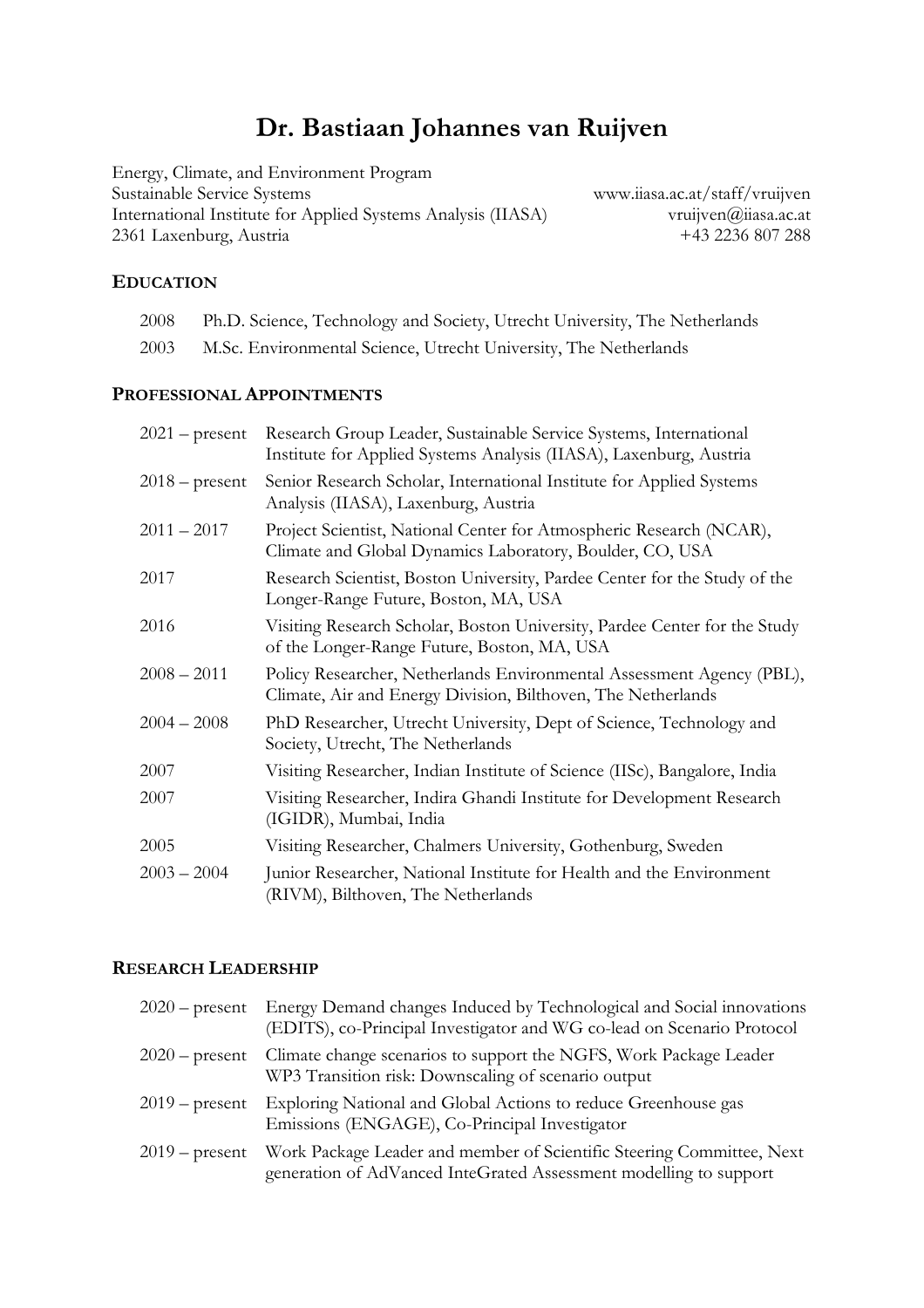|                  | climaTE policy making (NAVIGATE), WP3 Fundamental transformations<br>of consumer goods and services                                                                                                                   |
|------------------|-----------------------------------------------------------------------------------------------------------------------------------------------------------------------------------------------------------------------|
| $2019$ – present | Sustainable development pathways achieving Human well-being while<br>safeguarding the climate And Planet Earth (SHAPE), Work Package Leader<br>WP4 Climate and Inequality and member of Scientific Steering Committee |
| $2018$ – present | International Committee on New Integrated Climate Change Scenarios<br>(ICONICS), Co-chair of Steering Committee                                                                                                       |
| $2018 - 2019$    | Scenarios Forum Conference, March 11-13, 2019, Denver, CO, Member of<br>Scientific Steering Committee                                                                                                                 |
| $2012 - 2018$    | International Committee on New Integrated Climate Change Scenarios<br>(ICONICS), Co-chair of working group on IAV quantitative elements and<br>evaluation metrics                                                     |
| $2015 - 2017$    | Integrated Assessment Modeling Consortium (IAMC), Member Scientific<br><b>Steering Committee</b>                                                                                                                      |
| $2012 - 2015$    | Latin America Modeling Project (LAMP), Co-chair of WG on Baseline<br>Scenarios and Baseyear Data, Co-chair of working group on climate change<br>impacts on buildings                                                 |
| $2009 - 2011$    | Asia Modeling Exercise (AME), Member of Scientific Steering Committee,<br>Co-chair of working group on urban/rural development                                                                                        |
| $2005 - 2007$    | Young Energy Specialists and Development Cooperation (YES-DC),<br>Secretary of the board                                                                                                                              |

# **PUBLICATIONS**

# **AREAS OF INTEREST**

Energy technology, Scenarios, Energy and development, Impacts of climate change, Household heterogeneity

# **Refereed Journal Articles**

- 2021 Pianta, S., Brutschin, E., **van Ruijven, B.J.**, & Bosetti, V.. Faster or slower decarbonization? Policymaker and stakeholder expectations on the effect of the COVID-19 pandemic on the global energy transition. Energy Research & Social Science, 76, 102025. [doi](https://doi.org/10.1016/j.erss.2021.102025)
- 2021 Battiston, S., Monasterolo, I., Riahi, K., & **van Ruijven, B. J.**. Accounting for finance is key for climate mitigation pathways. Science. [doi](https://doi.org/10.1126/science.abf3877)
- 2021 Harmsen, M., Kriegler, E., Vuuren, D. P. van, Wijst, K.-I. van der, Luderer, G., Cui, R., Dessens, O., Drouet, L., Emmerling, J., Morris, J. F., Fosse, F., Fragkiadakis, D., Fragkiadakis, K., Fragkos, P., Fricko, O., Fujimori, S., Gernaat, D., Guivarch, C., Iyer, G., … **van Ruijven, B.J.**, Zakeri, B.. Integrated assessment model diagnostics: Key indicators and model evolution. Environmental Research Letters, 16(5), 054046. [doi](https://doi.org/10.1088/1748-9326/abf964)
- 2021 Wilson, C., Guivarch, C., Kriegler, E., **van Ruijven, B.J.,** van Vuuren, D. P., Krey, V., Schwanitz, V. J., & Thompson, E. L.. Evaluating process-based integrated assessment models of climate change mitigation. Climatic Change, 166(1), 3. [doi](https://doi.org/10.1007/s10584-021-03099-9)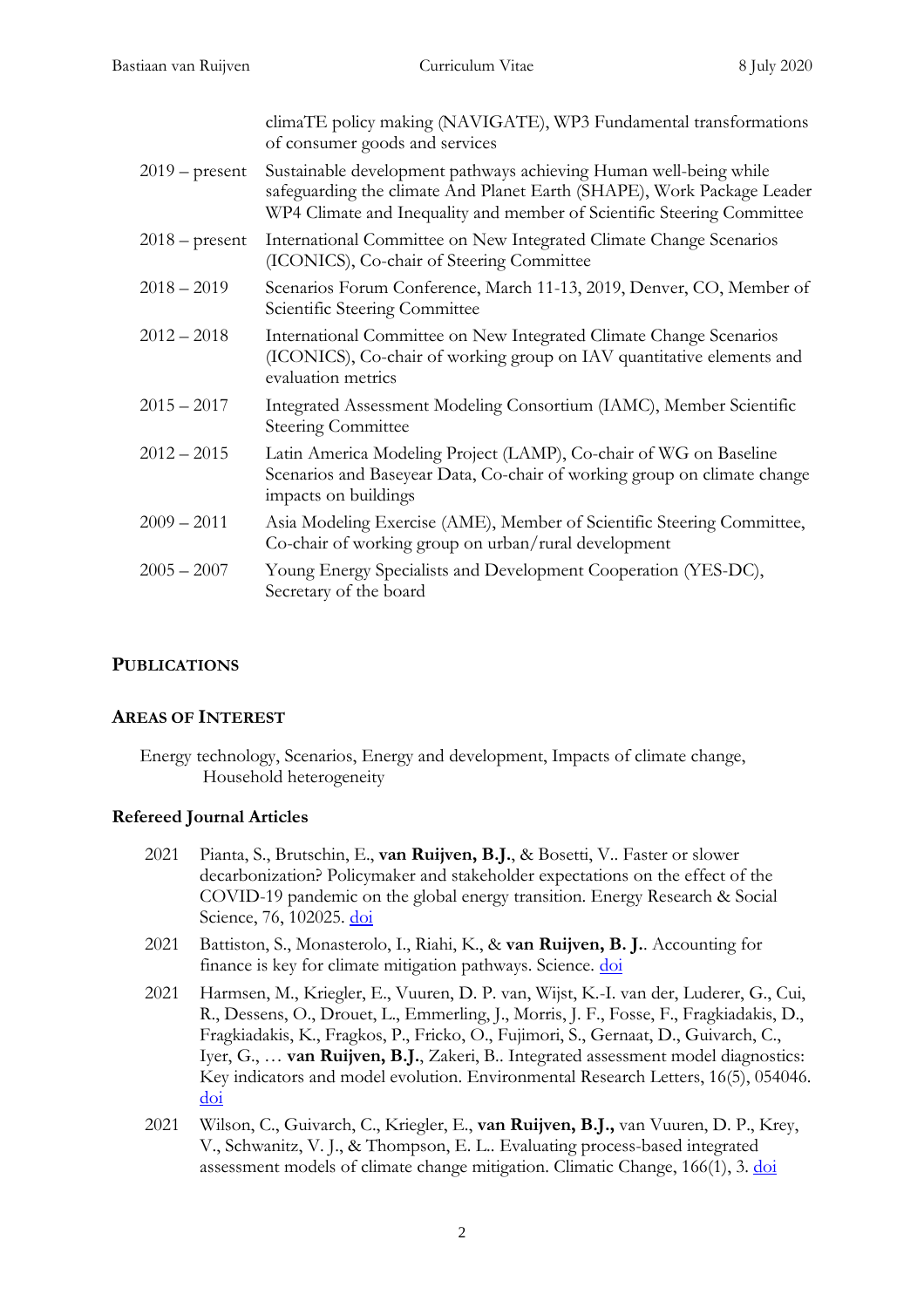- 2021 Eker, S., Garcia, D., Valin, H., & **van Ruijven, B.J.** (2021). Using social media audience data to analyse the drivers of low-carbon diets. Environmental Research Letters. [doi](https://doi.org/10.1088/1748-9326/abf770)
- 2021 Kamei, M., Mastrucci, A., & **van Ruijven, B. J.** A Future Outlook of Narratives for the Built Environment in Japan. Sustainability, 13(4), 1653. [doi](https://doi.org/10.3390/su13041653)
- 2021 Kwenda, P. R., Lagerwall, G., Eker, S., & **van Ruijven, B.J**. A mini-review on household solid waste management systems in low-income developing countries: A case study of urban Harare City, Zimbabwe: Waste Management & Research. [doi](https://doi.org/10.1177/0734242X21991645)
- 2020 O'Neill, B. C., Carter, T. R., Ebi, K., Harrison, P. A., Kemp-Benedict, E., Kok, K., Kriegler, E., Preston, B. L., Riahi, K., Sillmann, J., **van Ruijven, B. J.**, van Vuuren, D., Carlisle, D., Conde, C., Fuglestvedt, J., Green, C., Hasegawa, T., Leininger, J., Monteith, S., & Pichs-Madruga, R. Achievements and needs for the climate change scenario framework. Nature Climate Change, 10(12), 1074–1084. [doi](https://doi.org/10.1038/s41558-020-00952-0)
- 2020 Dagnachew, A. G., Poblete-Cazenave, M., Pachauri, S., Hof, A. F., **Ruijven, B. van**, & Vuuren, D. P. van. Integrating energy access, efficiency and renewable energy policies in Sub-Saharan Africa: A model-based analysis. Environmental Research Letters. [doi](https://doi.org/10.1088/1748-9326/abcbb9)
- 2020 Schweizer, V. J., Ebi, K. L., van Vuuren, D. P., Jacoby, H. D., Riahi, K., Strefler, J., Takahashi, K., **van Ruijven, B. J.**, & Weyant, J. P. Integrated Climate-Change Assessment Scenarios and Carbon Dioxide Removal. One Earth, 3(2), 166–172. [doi](https://doi.org/10.1016/j.oneear.2020.08.001)
- 2020 Zhao, Z.-J., Chen, X.-T., Liu, C.-Y., Yang, F., Tan, X., Zhao, Y., Huang, H., Wei, C., Shi, X.-L., Zhai, W., Guo, F., & **van Ruijven, B. J**. Global climate damage in 2 °C and 1.5 °C scenarios based on BCC\_SESM model in IAM framework. Advances in Climate Change Research, 11(3), 261–272. [doi](https://doi.org/10.1016/j.accre.2020.09.008)
- 2020 Delzeit, R., Beach, R., Bibas, R., Britz, W., Chateau, J., Freund, F., Lefevre, J., Schuenemann, F., Sulser, T., Valin, H., **Ruijven, B. van,** Weitzel, M., Willenbockel, D., & Wojtowicz, K. (2020). Linking Global CGE Models with Sectoral Models to Generate Baseline Scenarios: Approaches, Challenges, and Opportunities. *Journal of Global Economic Analysis*, 5(1), 162–195. [doi](https://doi.org/10.21642/JGEA.050105AF)
- 2019 **van Ruijven, B. J.**, De Cian, E., & Sue Wing, I. Amplification of future energy demand growth due to climate change. *Nature Communications*, 10(1), 2762. [doi](https://doi.org/10.1038/s41467-019-10399-3)
- 2019 Kermeli, K., Edelenbosch, O. Y., Crijns-Graus, W., **van Ruijven, B. J.**, Mima, S., van Vuuren, D. P., & Worrell, E. The scope for better industry representation in long-term energy models: Modeling the cement industry. *Applied Energy*, 240, 964– 985. [doi](https://doi.org/10.1016/j.apenergy.2019.01.252)
- 2017 Rao, N. D., **van Ruijven, B. J.**, Riahi, K., & Bosetti, V. Improving poverty and inequality modelling in climate research. *Nature Climate Change, 7*(12), 857-862. [doi](http://dx.doi.org/10.1038/s41558-017-0004-x)
- 2017 Melnikov, N. B., O'Neill, B. C., Dalton, M. G., & **van Ruijven, B. J.** Downscaling heterogeneous household outcomes in dynamic CGE models for energy-economic analysis. *Energy Economics, 65*, 87-97. [doi](http://dx.doi.org/10.1016/j.eneco.2017.04.023)
- 2017 Maury, O., Campling, L., Arrizabalaga, H., Aumont, O., Bopp, L., Merino, G., . . . **van Ruijven, B. J.** From shared socio-economic pathways (SSPs) to oceanic system pathways (OSPs): Building policy-relevant scenarios for global oceanic ecosystems and fisheries. *Global Environmental Change, 45*, 203-216. [doi](http://dx.doi.org/10.1016/j.gloenvcha.2017.06.007)
- 2017 van Vuuren, D. P., Stehfest, E., Gernaat, D. E. H. J., Doelman, J. C., van den Berg, M., Harmsen, M., **van Ruijven, B. J.,**. . . Tabeau, A. Energy, land-use and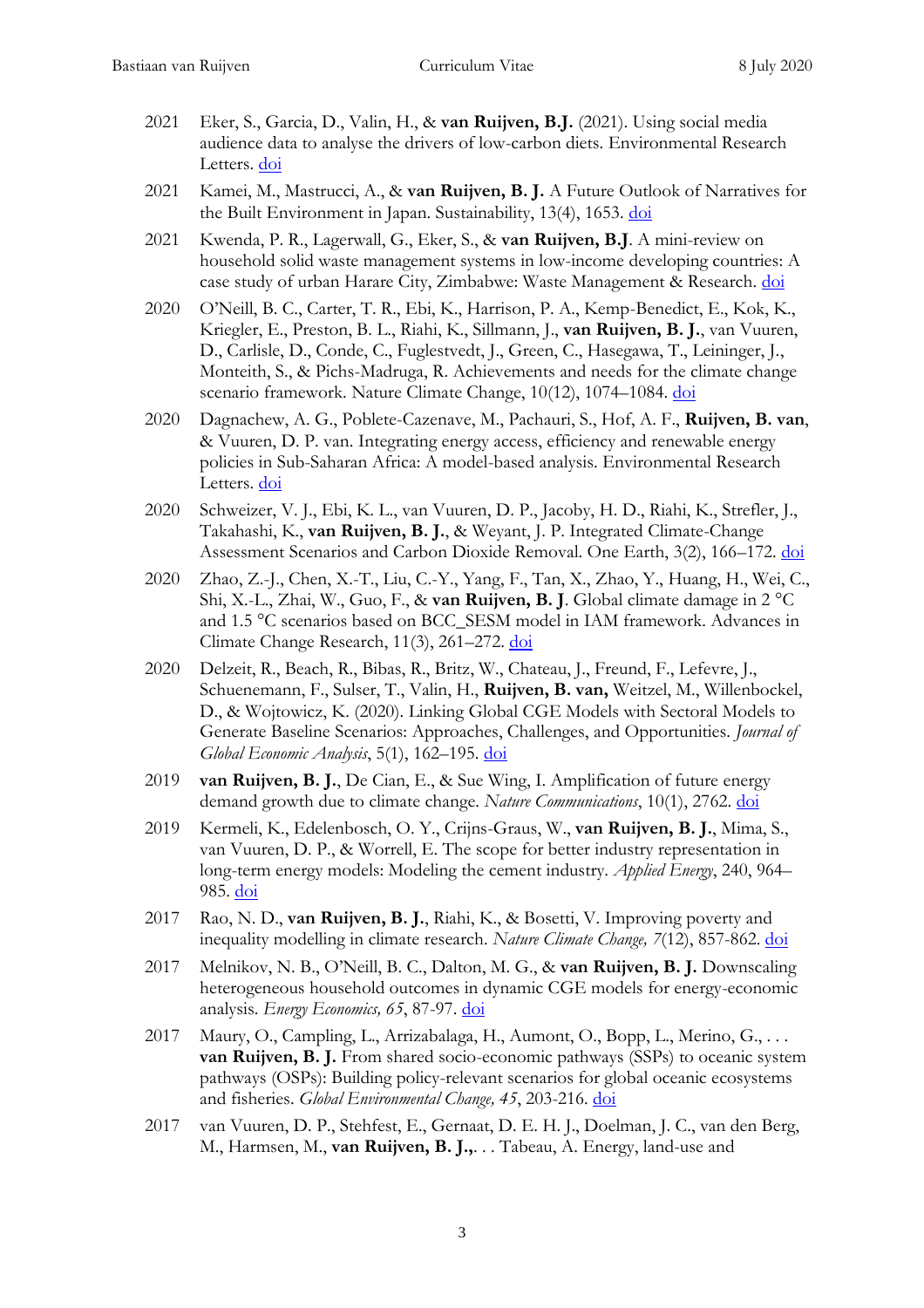greenhouse gas emissions trajectories under a green growth paradigm. *Global Environmental Change, 42*, 237-250. [doi](http://dx.doi.org/10.1016/j.gloenvcha.2016.05.008)

- 2017 O'Neill, B. C., Kriegler, E., Ebi, K. L., Kemp-Benedict, E., Riahi, K., Rothman, D. S., **van Ruijven, B. J.,** . . . Solecki, W. The roads ahead: Narratives for shared socioeconomic pathways describing world futures in the 21st century. *Global Environmental Change, 42*, 169-180. [doi](http://dx.doi.org/10.1016/j.gloenvcha.2015.01.004)
- 2017 **van Ruijven, B. J.**, van Vuuren, D. P., Boskaljon, W., Neelis, M., Saygin, D., & Patel, M. K. Corrigendum to "Long-term model-based projections of energy use and CO 2 emissions from the global steel and cement industries" [Resour. Conserv. Recycl. 112 (2016) 15–36]. *Resources, Conservation and Recycling, 125*, 375-380. [doi](http://dx.doi.org/10.1016/j.resconrec.2017.06.019)
- 2016 **van Ruijven, B. J.**, van Vuuren, D. P., Boskaljon, W., Neelis, M. L., Saygin, D., & Patel, M. K. Long-term model-based projections of energy use and CO2 emissions from the global steel and cement industries. *Resources, Conservation and Recycling, 112*, 15-36. [doi](http://dx.doi.org/10.1016/j.resconrec.2016.04.016)
- 2016 **van Ruijven, B. J.** Mind the gap the case for medium level emission scenarios. *Climatic Change, 138*(3-4), 361-367. [doi](http://dx.doi.org/10.1007/s10584-016-1744-8)
- 2016 Clarke, L., McFarland, J., Octaviano, C., **van Ruijven, B. J.**, Beach, R., Daenzer, K., . . . van der Zwaan, B. Long-term abatement potential and current policy trajectories in Latin American countries. *Energy Economics, 56*, 513-525. [doi](http://dx.doi.org/10.1016/j.eneco.2016.01.011)
- 2016 **van Ruijven, B. J.**, Daenzer, K., Fisher-Vanden, K., Kober, T., Paltsev, S., Beach, R. H., . . . van Vuuren, D. P. Baseline projections for Latin America: base-year assumptions, key drivers and greenhouse emissions. *Energy Economics, 56*, 499-512. [doi](http://dx.doi.org/10.1016/j.eneco.2015.02.003)
- 2015 Hu, A., Levis, S., Meehl, G. A., Han, W., Washington, W. M., Oleson, K. W., **van Ruijven, B. J.,** . . . Strand, W. G. Impact of solar panels on global climate. *Nature Climate Change, 6*(3), 290-294. [doi](http://dx.doi.org/10.1038/nclimate2843)
- 2015 **van Ruijven, B. J.**, O'Neill, B. C., & Chateau, J. Methods for including income distribution in global CGE models for long-term climate change research. *Energy Economics, 51*, 530-543. [doi](http://dx.doi.org/10.1016/j.eneco.2015.08.017)
- 2013 van Vuuren, D. P., Deetman, S., van Vliet, J., van den Berg, M., **van Ruijven, B. J.**, & Koelbl, B. The role of negative CO2 emissions for reaching 2 °C—insights from integrated assessment modelling. *Climatic Change, 118*(1), 15-27. [doi](http://dx.doi.org/10.1007/s10584-012-0680-5)
- 2013 Pachauri, S., **van Ruijven, B. J.**, Nagai, Y., Riahi, K., van Vuuren, D. P., Brew-Hammond, A., & Nakicenovic, N. Pathways to achieve universal household access to modern energy by 2030. *Environmental Research Letters, 8*(2). [doi](http://dx.doi.org/10.1088/1748-9326/8/2/024015)
- 2013 **van Ruijven, B. J.**, Levy, M. A., Agrawal, A., Biermann, F., Birkmann, J., Carter, T. R., . . . Schweizer, V. J. Enhancing the relevance of Shared Socioeconomic Pathways for climate change impacts, adaptation and vulnerability research. *Climatic Change, 122*(3), 481-494. [doi](http://dx.doi.org/10.1007/s10584-013-0931-0)
- 2013 Birkmann, J., Cutter, S. L., Rothman, D. S., Welle, T., Garschagen, M., **van Ruijven, B. J.**, . . . Pulwarty, R. Scenarios for vulnerability: opportunities and constraints in the context of climate change and disaster risk. *Climatic Change, 133*(1), 53-68. [doi](http://dx.doi.org/10.1007/s10584-013-0913-2)
- 2013 Lucas, P. L., Shukla, P. R., Chen, W., **van Ruijven, B. J.**, Dhar, S., den Elzen, M. G. J., & van Vuuren, D. P. Implications of the international reduction pledges on longterm energy system changes and costs in China and India. *Energy Policy, 63*, 1032 1041. [doi](http://dx.doi.org/10.1016/j.enpol.2013.09.026)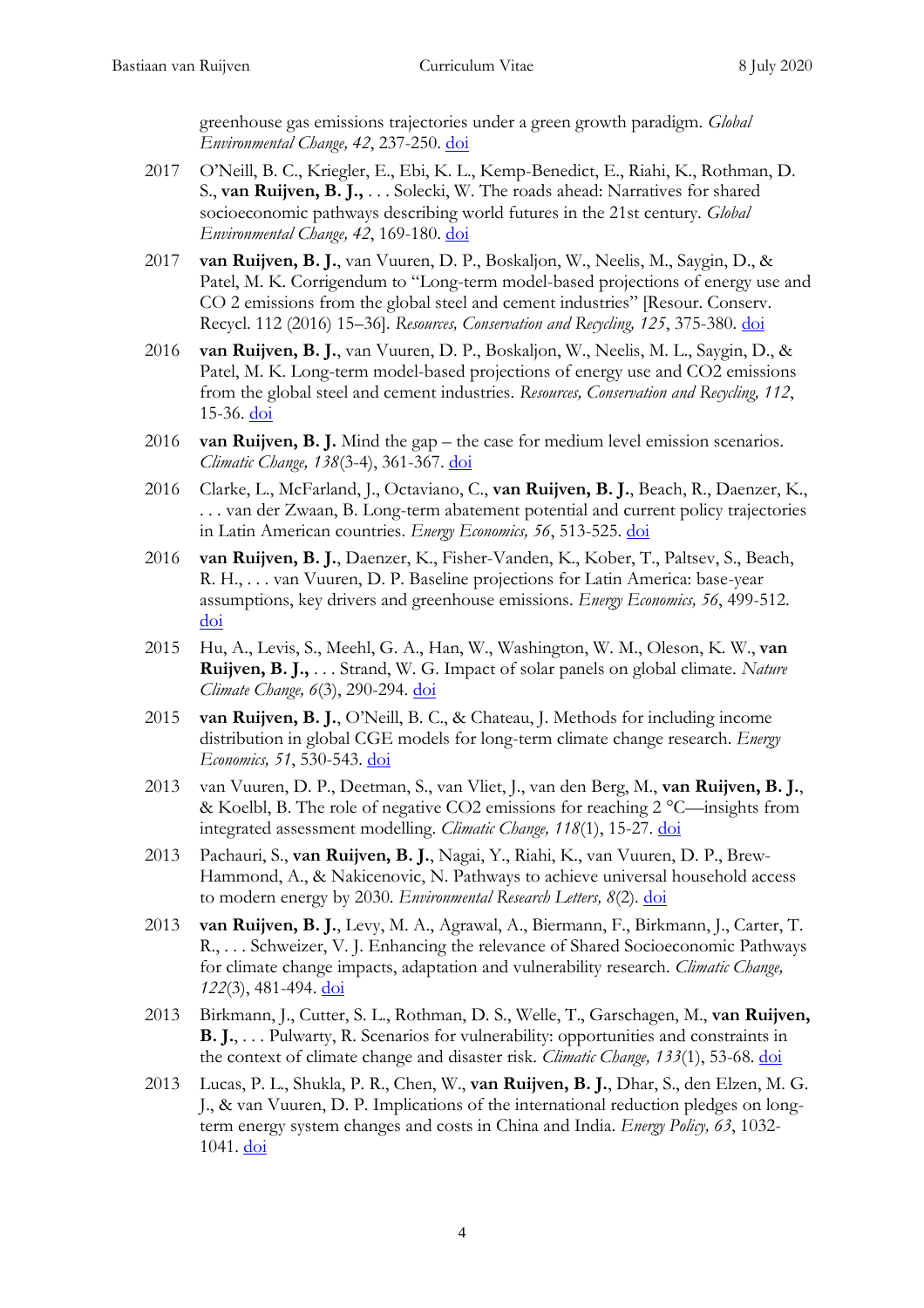- 2012 Daioglou, V., **van Ruijven, B. J.**, & van Vuuren, D. P. Model projections for household energy use in developing countries. *Energy, 37*(1), 601-615. [doi](http://dx.doi.org/10.1016/j.energy.2011.10.044)
- 2012 **van Ruijven, B. J.**, Schers, J., & van Vuuren, D. P. Model-based scenarios for rural electrification in developing countries. *Energy, 38*(1), 386-397. [doi](http://dx.doi.org/10.1016/j.energy.2011.11.037)
- 2012 **van Ruijven, B. J.**, Weitzel, M., den Elzen, M. G. J., Hof, A. F., van Vuuren, D. P., Peterson, S., & Narita, D. Emission allowances and mitigation costs of China and India resulting from different effort-sharing approaches. *Energy Policy, 46*, 116-134. [doi](http://dx.doi.org/10.1016/j.enpol.2012.03.042)
- 2012 Krey, V., O'Neill, B. C., **van Ruijven, B. J.**, Chaturvedi, V., Daioglou, V., Eom, J., . . . Ren, X. Urban and rural energy use and carbon dioxide emissions in Asia. *Energy Economics, 34*, S272-S283. [doi](http://dx.doi.org/10.1016/j.eneco.2012.04.013)
- 2012 **van Ruijven, B. J.**, van Vuuren, D.P., van Vliet, J., Mendoza Beltran, A., Deetman, S., & den Elzen, M. G. J. Implications of greenhouse gas emission mitigation scenarios for the main Asian regions. *Energy Economics, 34*, S459-S469. [doi](http://dx.doi.org/10.1016/j.eneco.2012.03.013)
- 2012 den Elzen, M. G. J., Beltran, A. M., Hof, A. F., **van Ruijven, B. J.**, & van Vliet, J. Reduction targets and abatement costs of developing countries resulting from global and developed countries' reduction targets by 2050. *Mitigation and Adaptation Strategies for Global Change, 18*(4), 491-512. [doi](http://dx.doi.org/10.1007/s11027-012-9371-9)
- 2011 den Elzen, M. G. J., Hof, A. F., Mendoza Beltran, A., Grassi, G., Roelfsema, M., van **Ruijven, B. J.**, . . . van Vuuren, D. P. The Copenhagen Accord: abatement costs and carbon prices resulting from the submissions. *Environmental Science & Policy*, *14*(1), 28-39. [doi](http://dx.doi.org/10.1016/j.envsci.2010.10.010)
- 2011 **van Ruijven, B. J.**, Lamarque, J.-F., van Vuuren, D. P., Kram, T., & Eerens, H. Emission scenarios for a global hydrogen economy and the consequences for global air pollution. *Global Environmental Change, 21*(3), 983-994. [doi](http://dx.doi.org/10.1016/j.gloenvcha.2011.03.013)
- 2011 **van Ruijven, B. J.**, van Vuuren, D. P., de Vries, B. J. M., Isaac, M., van der Sluijs, J. P., Lucas, P. L., & Balachandra, P. Model projections for household energy use in India. *Energy Policy, 39*(12), 7747-7761. [doi](http://dx.doi.org/10.1016/j.enpol.2011.09.021)
- 2011 van Vuuren, D. P., Stehfest, E., den Elzen, M. G. J., Kram, T., van Vliet, J., Deetman, S., . . . **van Ruijven, B. J.** RCP2.6: exploring the possibility to keep global mean temperature increase below 2°C. *Climatic Change, 109*(1-2), 95-116. [doi](http://dx.doi.org/10.1007/s10584-011-0152-3)
- 2010 **van Ruijven, B. J.**, de Vries, B., van Vuuren, D. P., & van der Sluijs, J. P. A global model for residential energy use: Uncertainty in calibration to regional data. *Energy, 35*(1), 269-282. [doi](http://dx.doi.org/10.1016/j.energy.2009.09.019)
- 2010 van Vuuren, D. P., Edmonds, J., Smith, S. J., Calvin, K. V., Karas, J., Kainuma, M., **van Ruijven, B. J.,**. . . Thomson, A. What do near-term observations tell us about long-term developments in greenhouse gas emissions? *Climatic Change, 103*(3-4), 635 642. [doi](http://dx.doi.org/10.1007/s10584-010-9940-4)
- 2009 **van Ruijven, B. J.**, & van Vuuren, D. P. Oil and natural gas prices and greenhouse gas emission mitigation. *Energy Policy, 37*(11), 4797-4808. [doi](http://dx.doi.org/10.1016/j.enpol.2009.06.037)
- 2009 **van Ruijven, B. J.**, van der Sluijs, J. P., van Vuuren, D. P., Janssen, P., Heuberger, P. S. C., & de Vries, B. Uncertainty from Model Calibration: Applying a New Method to Transport Energy Demand Modelling. *Environmental Modeling & Assessment, 15*(3), 175-188. [doi](http://dx.doi.org/10.1007/s10666-009-9200-z)
- 2008 **van Ruijven, B. J.**, Hari, L., van Vuuren, D. P., & de Vries, B. The potential role of hydrogen energy in India and Western Europe. *Energy Policy, 36*(5), 1649-1665. [doi](http://dx.doi.org/10.1016/j.enpol.2008.01.020)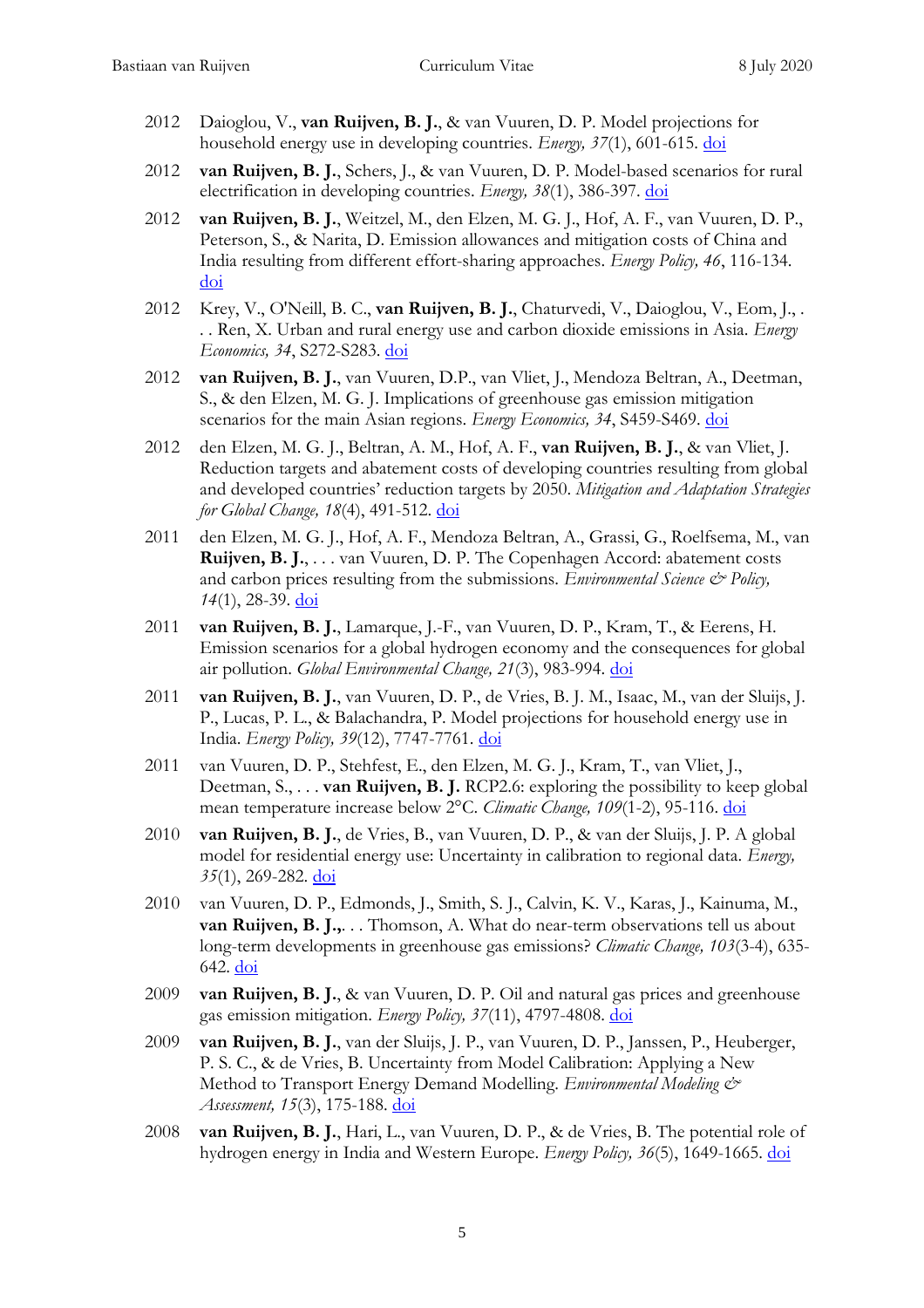- 2008 **van Ruijven, B. J.**, Urban, F., Benders, R. M. J., Moll, H. C., van der Sluijs, J. P., de Vries, B., & van Vuuren, D. P. Modeling Energy and Development: An Evaluation of Models and Concepts. *World Development, 36*(12), 2801-2821. [doi](http://dx.doi.org/10.1016/j.worlddev.2008.01.011)
- 2007 **van Ruijven, B. J.**, van Vuuren, D. P., & de Vries, B. The potential role of hydrogen in energy systems with and without climate policy. *International Journal of Hydrogen Energy, 32*(12), 1655-1672. [doi](http://dx.doi.org/10.1016/j.ijhydene.2006.08.036)
- 2007 van Vuuren, D. P., den Elzen, M. G. J., Lucas, P. L., Eickhout, B., Strengers, B. J., **van Ruijven, B .J.**, . . . van Houdt, R. Stabilizing greenhouse gas concentrations at low levels: an assessment of reduction strategies and costs. *Climatic Change, 81*(2), 119-159. [doi](http://dx.doi.org/10.1007/s10584-006-9172-9)

#### **Book Chapters**

- 2020 Buckle, S., Mirabile, M., Jaber, A.A., LAnzi, E., Dellink, R., Symes, W., Elgouacem, A., Henderson, B., **van Ruijven, B.J.**, Dieckmann, U. et al., Integrated Policies for Climate, Air, Ecosystems, Energy and Transport. In: Systemic Thinking for Policy Making: The Potential of Systems Analysis for Addressing Global Policy Challenges in the 21st Century. pp. 57-66 Paris, France: New Approaches to Economic Challenges, OECD Publishing. ISBN 978-92-64-49456-5. [doi](http://dx.doi.org/10.1787/879c4f7a-en)
- 2020 Kirman, A., Dellink, R., Chateau, J., Barnes, S., Rovenskaya, E., Dieckmann, U., **van Ruijven, B.J.**, Riahi, K. & Wagner, F. Methodologies and Tools for Integrated Systems Modelling. In: Systemic Thinking for Policy Making: The Potential of Systems Analysis for Addressing Global Policy Challenges in the 21st Century. pp. 29-38 Paris, France: New Approaches to Economic Challenges, OECD Publishing. ISBN 978-92-64-49456-5. [doi](http://dx.doi.org/10.1787/879c4f7a-en)
- 2011 Geurts, K., H. Nijland, **van Ruijven, B. J.**, Getting into the Right Lane for Low-Carbon Transport in the EU. In Rothengatter, W., Hayashi, Y., Schade, W. (ed) *Transport Moving to Climate Intelligence - New Chances for Controlling Climate Impacts of Transport after the Economic Crisis*, Springer. [link](https://link.springer.com/chapter/10.1007/978-1-4419-7643-7_5)

#### **Reports**

- 2021 Wilson, C. & **van Ruijven, B.J.**, Long-term impacts of COVID-19 on energy use in transport and buildings, NAVIGATE Policy Brief, [link](http://pure.iiasa.ac.at/id/eprint/17191/1/NAVIGATE%20Policy%20brief%20-%20Long-term%20impacts%20of%20%20COVID-19%20on%20energy%20use%20in%20transport%20and%20buildings.pdf)
- 2020 **van Ruijven, B.J.** & Min, J., The MESSAGEix-GLOBIOM model and scenarios for transition risk analysis. IIASA & UNEP Finance Initiative. [link](http://pure.iiasa.ac.at/id/eprint/16748/)
- 2020 Bertram, C., Hilaire, J., Kriegler, E., Beck, T., Bresch, D. N., Clarke, L., Cui, R., Edmonds, J., Min, J., Piontek, F., Rogelj, J., Schleussner, C.-F., **van Ruijven, B. J.**, & Yu, S. NGFS Climate Scenarios Database Technical Documentation. Network for Greening the Financial System (NGFS). [link](https://www.ngfs.net/sites/default/files/ngfs_climate_scenario_technical_documentation_final.pdf)
- 2019 Battiston, S., Jakubik, P., Monasterolo, I., Riahi, K. & **van Ruijven, B.J.** Climate Risk Assessment of the sovereign bond of portfolio of European Insurers. In: EIOPA Financial Stability Report, December 2019. European Insurance and Occupational pensions Authority (EIOPA) , Publications Office of the European Union, Luxembourg. [link](https://www.eiopa.europa.eu/content/climate-risk-assessment-sovereign-bond-portfolio-european-insurers_en)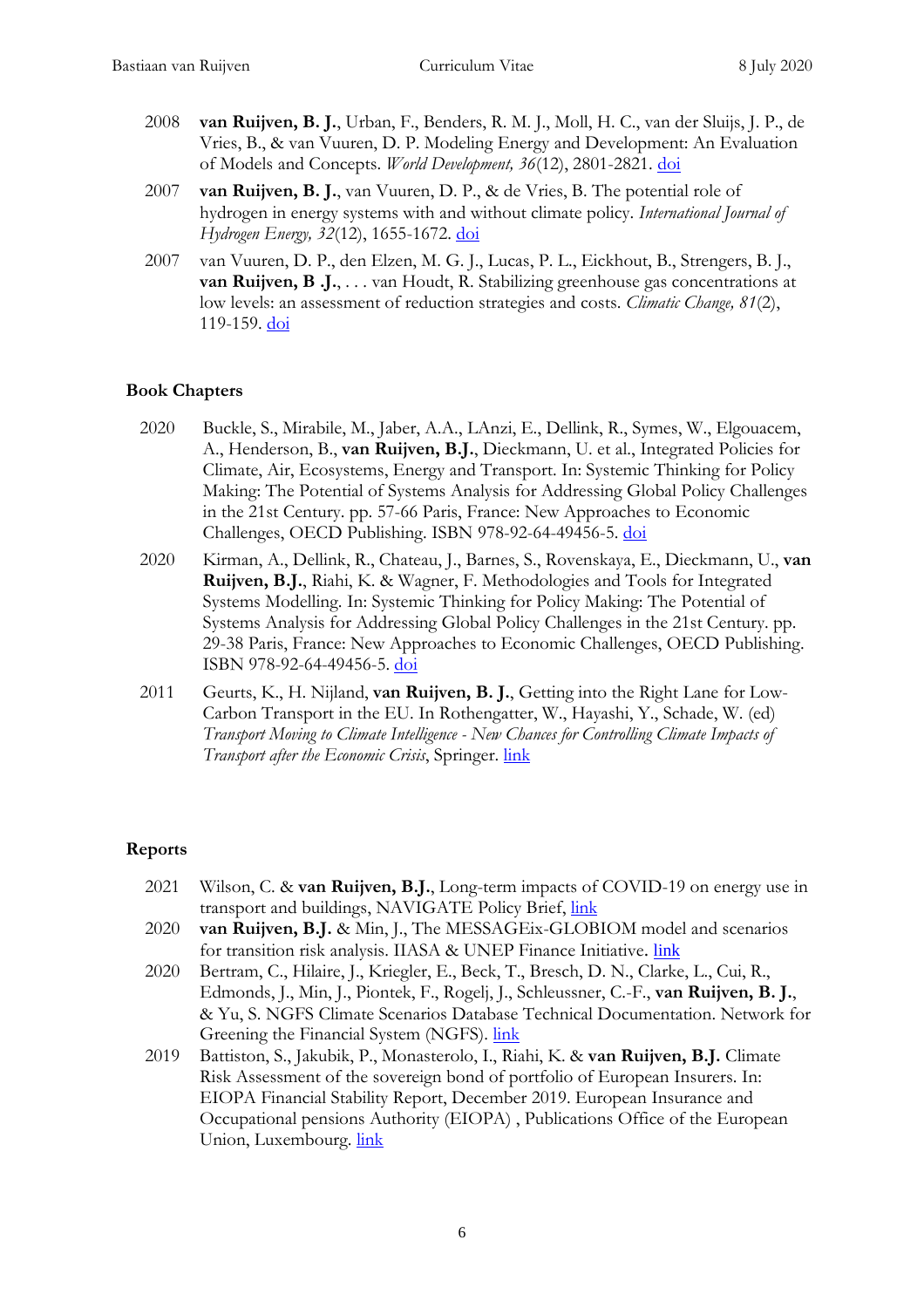- 2019 GEIDCO, WMO & IIASA, 2019. Research Report on Global Energy Interconnection for Addressing Climate Change. China Electric Power Press, Beijing, China.
- 2014 van Vuuren, D. P., **B. J. van Ruijven**, B. Girod, V. Daioglou, O. Edelenbosch, and S. Deetman, 2014: Energy demand. Integrated Assessment of Global Environmental Change with IMAGE 3.0. , E. Stehfest, D. P. van Vuuren, T. Kram, and L. Bouwman, Eds., PBL Netherlands Environmental Assessment Agency.
- 2014 van Vuuren, D. P., **B. J. van Ruijven**, D. E. H. J. Gernaat, and H.-S. de Boer, 2014: Energy conversion. Integrated Assessment of Global Environmental Change with IMAGE 3.0. , E. Stehfest, D. P. van Vuuren, T. Kram, and L. Bouwman, Eds., PBL Netherlands Environmental Assessment Agency.
- 2014 van Vuuren, D. P., P. L. Lucas, and **B. J. van Ruijven**, 2014: Air pollution and energy policies. Integrated Assessment of Global Environmental Change with IMAGE 3.0. , E. Stehfest, D. P. van Vuuren, T. Kram, and L. Bouwman, Eds., PBL Netherlands Environmental Assessment Agency.
- 2012 Riahi, K., and Coauthors, Energy Pathways for Sustainable Development. In: The Global Energy Assessment: Toward a More Sustainable Future. IIASA, Laxenburg, Austria and Cambridge University Press, Cambridge, UK.
- 2012 **van Ruijven, B.J.**, O'Neill, B.C. Income Distribution in CGE Models, NCAR, Boulder, CO, 2012
- 2011 O'Neill, B. C., and Coauthors, 2011: Meeting Report of the Workshop on The Nature and Use of New Socioeconomic Pathways for Climate Change Research, Boulder, CO, November 2-4, 2011.
- 2010 **van Ruijven, B. J.**, M. Weitzel, M. G. J. den Elzen, D. P. van Vuuren, S. Peterson, and D. Narita, 2010: Assessment of the impacts of different post-Kyoto regime proposals on China and India, POEM WP2 Report, 71 pp.
- 2010 den Elzen, M. G. J., and Coauthors, 2010: Evaluation of the Copenhagen Accord: Chances and risks for the 2°C climate goal, PBL Report 500114018, 70 pp.
- 2009 **van Ruijven, B. J.**, J. P. van der Sluijs, D. P. van Vuuren, P. H. M. Janssen, P. S. C. Heuberger, and H. J. M. de Vries, 2009: Uncertainty from model calibration: applying a new method to calibrate energy demand for transport, Report NWS-E-2009-50, 33 pp.
- 2009 **van Ruijven, B.J.**, and Coauthors, Energy and Climate Change. Getting in the Right Lane for 2050 – A primer for debate, In Bakkes J. and Coauthors, Netherlands Environmental Assessment Agency (PBL), Bilthoven, the Netherlands, Report 500159001
- 2009 Bakker, S., L. Beursken, S. Grafakos, J. Jansen, **B. J. van Ruijven**, and D. P. van Vuuren, 2009: Oil price and climate mitigation, WAB report 500102020.
- 2008 **van Ruijven, B. J.**, 2008: Energy and Development A Modelling Approach, PhD Thesis, Dept. of Science, Technology and Society, Faculty of Science, Utrecht University, 271 pp.
- 2006 van Vuuren, D. P., and Coauthors, 2006: Stabilising greenhouse gas concentrations at low levels: an assessment of options and costs, report MNP 200114002/2006
- 2006 van Vuuren, D. P., **B. J. van Ruijven**, M. M. Hoogwijk, M. Isaac, and H. J. M. de Vries, 2006: TIMER 2.0, Model description and application. Integrated modelling of global environmental change. An overview of IMAGE 2.4, A. F. Bouwman, M. P.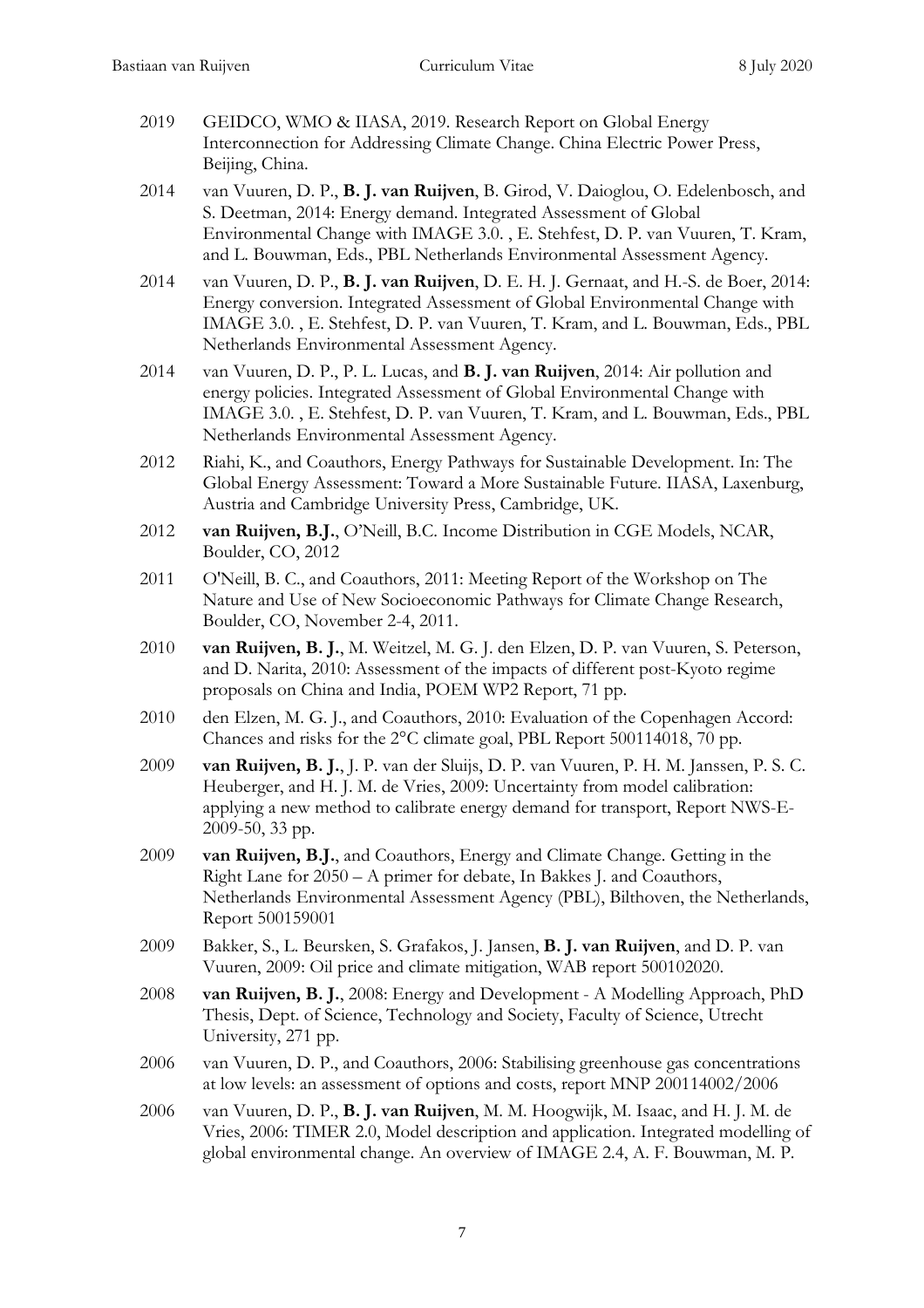M. Hartman, and C. G. M. Klein Goldewijk, Eds., Netherlands Environmental Assessment Agency (MNP)

- 2003 **van Ruijven, B. J.**, Hydrogen in the future global energy system. MSc Thesis, Environmental Science, Utrecht University, 102 pp.
- 2003 **van Ruijven, B.J.**, 2003: Hydrogen Energy, Technologies and Transition. Student Report NWS-I-2003-4, 47 pp.

#### **AWARDS AND HONORS**

- 2020 Top 50 Nature Communications Earth and planetary sciences articles published in 2019 (van Ruijven, B. J., De Cian, E., & Sue Wing, I. (2019). Amplification of future energy demand growth due to climate change. Nature Communications, 10(1), 2762. [doi\)](https://doi.org/10.1038/s41467-019-10399-3)
- 2018 Most Cited Paper Award, Resources, Conservation and Recycling (van Ruijven, B. J., van Vuuren, D. P., Boskaljon, W., Neelis, M. L., Saygin, D., & Patel, M. K., 2016, Long-term model-based projections of energy use and CO2 emissions from the global steel and cement industries. *Resources, Conservation and Recycling, 112*, 15-36. [doi\)](http://dx.doi.org/10.1016/j.resconrec.2016.04.016)
- 2018 Most Downloaded Paper Award, Resources, Conservation and Recycling (van Ruijven, B. J., van Vuuren, D. P., Boskaljon, W., Neelis, M. L., Saygin, D., & Patel, M. K., 2016, Long-term model-based projections of energy use and CO2 emissions from the global steel and cement industries. *Resources, Conservation and Recycling, 112*,  $15-36.$  [doi\)](http://dx.doi.org/10.1016/j.resconrec.2016.04.016)
- 2013 Paper featured in ERL Highlights of 2013 collection (Pachauri, S., B. J. van Ruijven, Y. Nagai, K. Riahi, D. P. van Vuuren, N. Nakicenovic, and A. Brew-Hammond, 2013: Pathways to achieve universal household access to modern energy by 2030. Environmental Research Letters, 8-024015)

# **GRANTS AND FELLOWSHIPS**

- 2021 Energy Demand changes Induced by Technological and Social innovations (EDITS), PI (with Arnulf Grubler, IIASA), €270,000
- 2020 Energy Demand changes Induced by Technological and Social innovations (EDITS), PI (with Arnulf Grubler, IIASA), €260,000
- 2020 Network for Greening the Financial System (NGFS), Climate change scenarios to support the NGFS, co-PI (PI Elmar Kriegler, PIK), €800,000 consortium (€186,000 IIASA)
- 2020 UNEP-FI, Climate change scenarios to support the UNEP-FI, co-PI (PI Keywan Riahi, IIASA), €36,000
- 2020 GEIDCO, Quantitative Analysis and Evaluation Model of Global Energy Lowcarbon Development Potential and Benefit Based on Energy Use Technology and Resource and Environment Constraints and Its Application Research, co-PI (PI Keywan Riahi, IIASA), €150,000
- 2019 GEIDCO, Research on Scenario Analysis of Emission Reduction Pathways and Technical Solutions to Achieving the Paris Agreement Climate Goals, co-PI (PI Keywan Riahi, IIASA), €150,000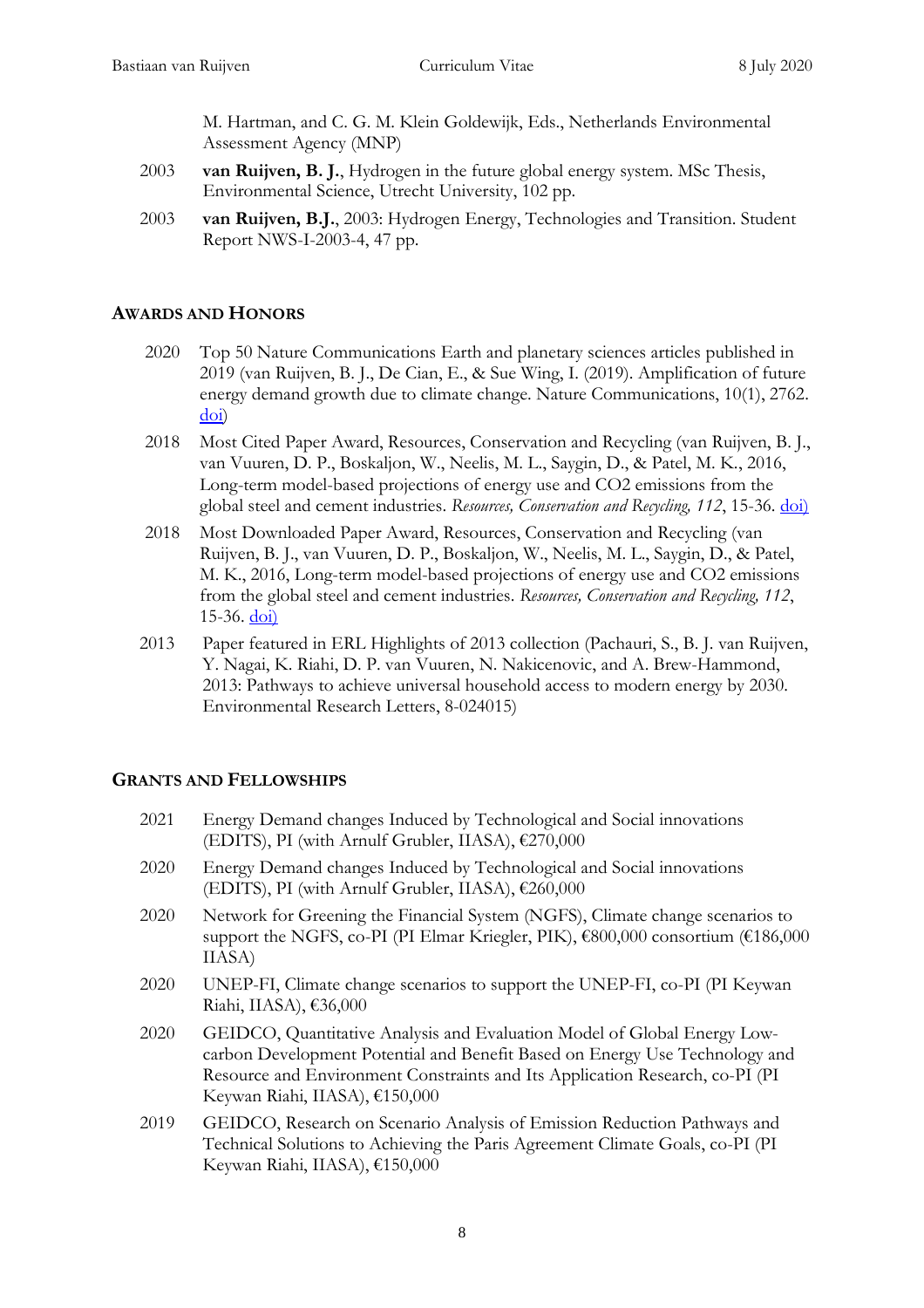- 2018 European Union Horizon 2020, Exploring National and Global Actions to reduce Greenhouse gas Emissions (ENGAGE), co-PI (PI Keywan Riahi, IIASA), €7,100,000 consortium (€1,300,000 IIASA)
- 2018 European Union Horizon 2020, Next generation of AdVanced InteGrated Assessment modelling to support climaTE policy making (NAVIGATE), co-PI (PI Elmar Kriegler, PIK), €7,000,000 consortium (€850,000 IIASA)
- 2018 JPI-AXIS, Sustainable development pathways achieving Human well-being while safeguarding the climate And Planet Earth (SHAPE), co-PI (PI Elmar Kriegler, PIK), €2,300,000 consortium (€200,000 IIASA)
- 2017 NCAR UVISIT personal travel grant for monthly visits to Boston University, Boston, MA, \$17,000
- 2016 NCAR ASP Faculty Fellowship Program, Personal travel grant for six months visit to Boston University in Boston, MA, \$24,000.
- 2012 OECD, Income Distribution of CGE Models, \$26,030. 2012. Co-PI (PI Brian O'Neill, NCAR)
- 2005 Netherlands Organization for Scientific Research (NWO), Personal travel grant for two month visit to Chalmers University in Gothenburg, €1,000.

#### **SELECTED TALKS**

- 2021 NAVIGATE WP3 overview, NAVIGATE online project review meeting, June 11<sup>th</sup>
- 2021 poster "The impact of COVID-19 and the greenness of recovery packages on climate change mitigation scenarios", UNFCCC Structured Expert Dialogue, June 3 rd , virtual meeting
- 2021 poster "Balancing global sources and sinks under the Paris Agreement decreases overall feasibility concerns but requires faster mitigation early on", UNFCCC 13th Research Dialogue, June 1<sup>st</sup>, virtual meeting
- 2021 Climate Scenarios for the Financial Sector, online Vienna Energy Club meeting, May  $26<sup>th</sup>$
- 2021 Experience with modeling behavioral change in Integrated Assessment Models, online SFOE lunch lecture, May 26<sup>th</sup>
- 2021 Closing of the Energy Demand changes Induced by Technological and Social innovations (EDITS) quarterly meeting, online EDITS quarterly meeting, April 16<sup>th</sup>
- 2021 Initial thoughts on the scenario protocol: Toward a model complementary project, EDITS quarterly meeting, April 15<sup>th</sup>
- 2021 COVID-19 impacts on energy demand can help reduce long-term mitigation challenge, OECD Online Expert Workshop on Circular Economy, April 13<sup>th</sup>
- 2021 Opening of the Energy Demand changes Induced by Technological and Social innovations (EDITS) quarterly meeting, online EDITS quarterly meeting, March  $30<sup>th</sup>$
- 2021 Achievements and Needs of the Scenarios Framework, ICONICS webinar series, April 6<sup>th</sup>
- 2021 Sustainable Service Systems, online IIASA seminar series to Meet the New Research Group Leaders, March 31st
- 2021 Climate Scenarios for the Financial Sector, online IIASA ECE Seminar, March 15<sup>th</sup>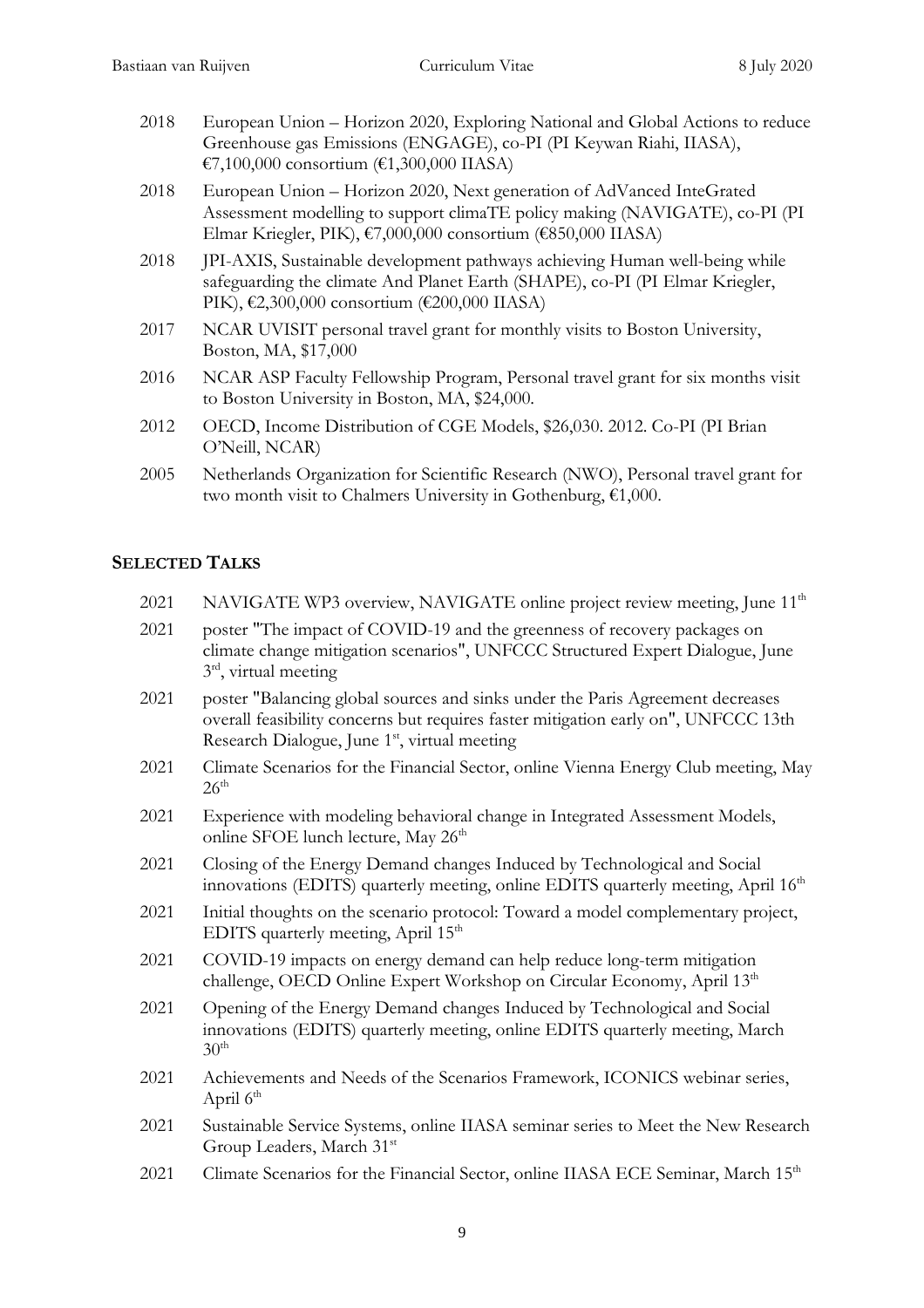| 2021 | ENGAGE project overview - Advisory Board Briefing, online ENGAGE AB<br>Meeting, February 25 <sup>th</sup>                                                                              |
|------|----------------------------------------------------------------------------------------------------------------------------------------------------------------------------------------|
| 2021 | Introduction to the ICONICS webinar series, ICONICS webinar, February 22 <sup>nd</sup>                                                                                                 |
| 2021 | Resources for learning about and working with the SSPs, ICONICS webinar,<br>February 22 <sup>nd</sup>                                                                                  |
| 2021 | Experience with modeling behavioral change in Integrated Assessment Models,<br>online IEA CERT thematic discussion, February 16 <sup>th</sup>                                          |
| 2021 | Introduction to the Shared Socioeconomic Pathways (SSPs), online Workshop on<br>SSPs for Ahmedabad, February 10 <sup>th</sup>                                                          |
| 2020 | Climate Risks for the Financial Sector, online SENSES finance tutorial, December<br>$15^{\text{th}}$                                                                                   |
| 2020 | Energy Demand changes Induced by Technological and Social innovations<br>(EDITS), Recap and synthesis, EDITS Online Expert Dialogue, December 11 <sup>th</sup>                         |
| 2020 | Energy Demand changes Induced by Technological and Social innovations<br>(EDITS), Opening and Goals of Workshop, EDITS Online Expert Dialogue,<br>December 8 <sup>th</sup>             |
| 2020 | Panelist in GEIDCO online Annual Conference, November 3rd                                                                                                                              |
| 2020 | "Insights from IAM Studies: COVID-19 implications, net-zero scenarios, and<br>bringing the gap", online UNFCCC 12th Research Dialogue, November 24-25,<br>virtual meeting              |
| 2020 | poster "The impact of COVID-19 and the greenness of recovery packages on<br>climate change mitigation scenarios", UNFCCC 12th Research Dialogue, November<br>24-25, virtual meeting    |
| 2020 | Introduction to the ENGAGE project and "Monitoring Lifestyle Changes as a<br>Result of the Pandemic", Joint virtual ENGAGE-NAVIGATE Stakeholder<br>Meeting, September 28 <sup>th</sup> |
| 2020 | Panelist in Symposium on climate research in the USA, Amsterdam, Netherlands,<br>October 14 <sup>th</sup>                                                                              |
| 2020 | Panelist in Macro-Energy Systems workshop, Stanford, CA on September 17-18                                                                                                             |
| 2020 | Climate Risks in the financial sector, Rabobank, Utrecht, Netherlands, September<br>$10^{\text{th}}$                                                                                   |
| 2020 | Introduction to the Scenario Explorer for the Network on Greening the Financial<br>System (NGFS), UNEP-FI Webinar, May 20                                                              |
| 2020 | The MESSAGE Model and Mitigation Scenarios, UNEP-FI webinar, January 27                                                                                                                |
| 2020 | Scenarios for Climate Risk, UZH, Zurich, January 5                                                                                                                                     |
| 2019 | Synergies/trade-offs of climate policy with SDGs & Short-term implications of<br>global peak temperature scenarios, UNFCCC COP25, Madrid, Spain, December 13                           |
| 2019 | Synergies/trade-offs of climate policy with SDGs & Short-term implications of<br>global peak temperature scenarios, UNFCCC COP25, EU pavilion, Madrid, Spain,<br>December 11           |
| 2019 | The role of Global Energy Interconnection in climate change mitigation, UNFCCC<br>COP25, IPCC Pavilion, Madrid, Spain, December 10                                                     |
| 2019 | IAMC database updates, IAMC annual meeting, Tsukuba, Japan, December 4                                                                                                                 |
| 2019 | Does Global Energy Interconnection help climate change mitigation? IAMC annual<br>meeting, Tsukuba, Japan, December 2                                                                  |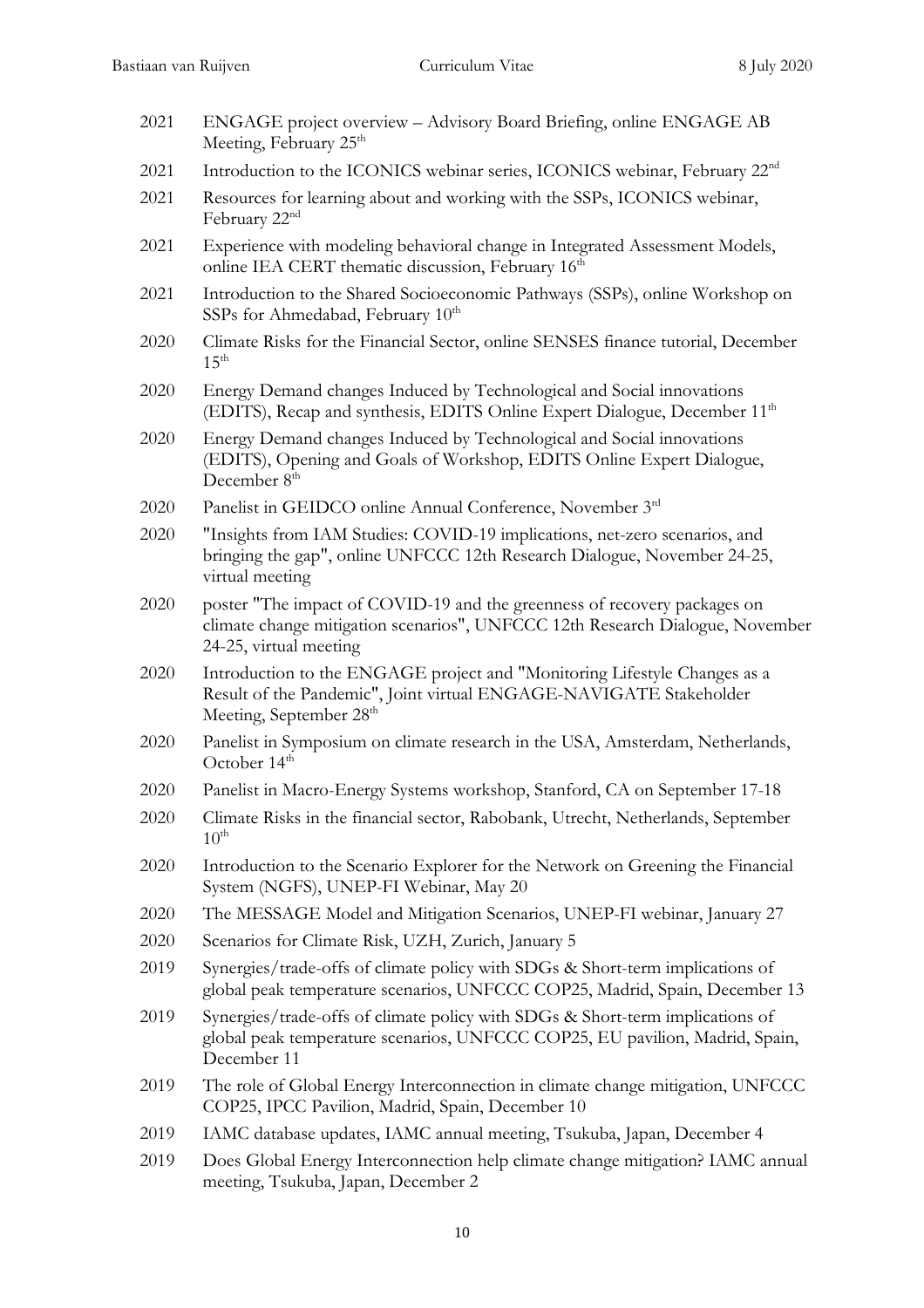- 2019 The SSP-RCP scenario framework: SSPs, RCPs, and ScenarioMIP, FishMIP Scenarios Workshop, Rome, Italy, October 23
- 2019 Improving poverty and inequality modeling in Climate Change Research, workshop on Integrating impacts, mitigation and inequality, Potsdam, Germany, October 8
- 2019 What have we learned and where are we going?, Keynote at Workshop on Sustainable Development and Climate, Vienna, Austria, September 19
- 2019 Overview of NAVIGATE WP3, NAVIGATE kick-off meeting, Potsdam, Germany, September 10
- 2019 Introduction to the ENGAGE project, EU H2020 Coordinators Day, Brussels, Belgium, September 6
- 2019 Exploring National and Global Actions to reduce Greenhouse gas Emissions, EU H2020 Decarbonization Event, September 5
- 2019 Insights on investment needs for mitigation actions, UNFCCC Experts Meeting on Assessing and Determining the Needs of Developing Countries, Manilla, Philippines, July 10
- 2019 Introduction to IIASA, GEIDCO, Beijing, China, June 27
- 2019 Implications of the Paris agreement for achieving the Sustainable Development Goals, 2019 workshop on co-benefits of sustainable energy transition in China, Tsinghua University, Beijing, China, June 26
- 2019 Which clean energy pathway? The power sector under different mitigation strategies. Vienna Energy Transition Forum, Vienna, Austria, June 6
- 2019 Improving Poverty and Inequality Modeling in Climate Change Research, Scenarios Forum 2019, Denver, CO, March 12
- 2019 Energy Investment Needs for Fulfilling the Paris Agreement, Scenarios Forum 2019, Denver, CO, March 11
- 2019 Resources for learning about and working with the SSPs, Tutorial at the Scenarios Forum 2019, Denver, CO, March 10
- 2019 Socioeconomic Scenarios for Climate Change and how you can be involved -, Seminar at Wageningen University and Research, January 29
- 2018 Empirical needs for behavioral modeling, COBHAM workshop, Milan, Italy, November 22
- 2018 The price of stupidity: exploring the sensitivity of mitigation scenarios to societal choices, Poster at the Annual Meeting of the Integrated Assessment Modeling Consortium, Sevilla, Spain, November 13
- 2018 Global urban scale demand modeling, Workshop on Rethinking Energy Demand, Nara, Japan, September 25
- 2018 Activities related to building energy in the IIASA energy program, WUDAPT meeting, IIASA, Laxenburg, Austria, August 7
- 2018 Technological change, low carbon development and the SDGs, a long-term view, Expert Group Meeting on Green Economy for SDGs, Jeju, Korea, March 13
- 2018 The Role of Economics in Analyzing Impacts of Climate Change, AgMIP ECON meeting, Sevilla, Spain, March 8
- 2018 Uncertainty in climate impacts on energy use, ENE Seminar, IIASA, Laxenburg, Austria, January 15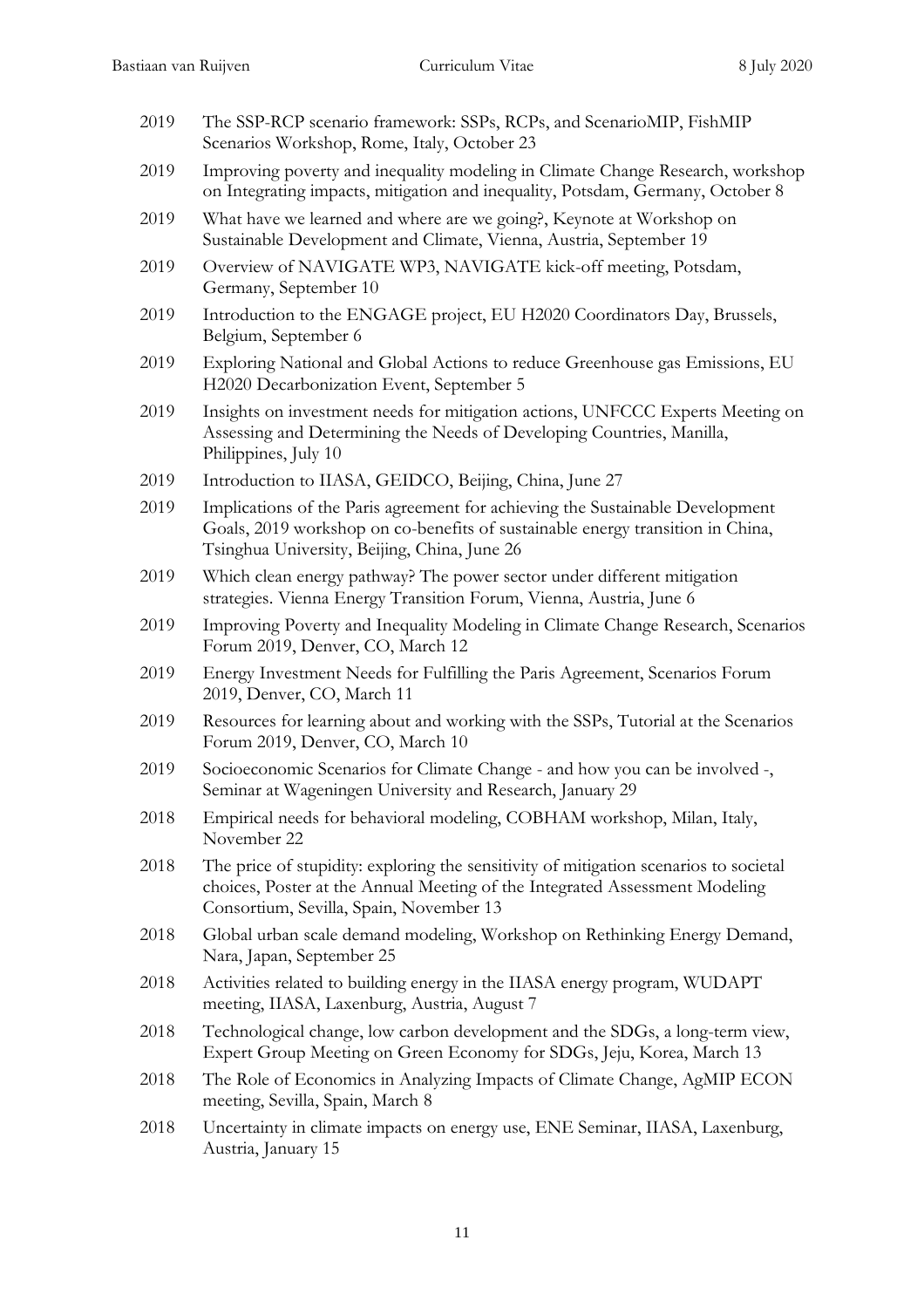- 2017 Impacts of Climate Change and Climate Policy on Households in Mexico, IAMC Annual Meeting, Recife, Brazil, December 4
- 2017 Climate Impact Analyses with Integrated Assessment Models, Climate Change Distributive Impacts – Tools and Applications, Mexico City, Mexico, November 13
- 2017 Experiments with Behavior in global Integrated Assessment Models, 21<sup>st</sup> Century Energy Transition Symposium, Colorado State University, Fort Collins, CO, October 31
- 2017 Uncertainty in climate impacts on energy use, NCAR CGD Seminar, Boulder, CO, May 3
- 2016 Climate impacts on building energy use, MIT Joint Program Lunch Meeting, Cambridge, MA, May 20
- 2016 Income Distribution in CGE models: Guidance for IAMs, CD-LINKS Expert Workshop, FEEM, Venice, Italy, May 17
- 2016 Modeling Energy and Development in Integrated Assessment Models, Stockholm Environment Institute, US Center, Somerville, MA, May 10
- 2016 Climate impacts on building energy use, Boston University, Pardee Center, Boston, MA, May 3
- 2016 Demographic heterogeneity in IAMs implications for emissions, mitigation and vulnerability, MIT EPPA meeting, Cambridge, MA, March 15
- 2015 The ICONICS working group on non-IAM indicators, IAMC annual meeting, Potsdam, Germany, November 17
- 2015 Next steps in uncertainty analysis for the IAM community Lessons from the IPCC scenarios database, IAMC annual meeting, Potsdam, Germany, November 17
- 2015 Urban and rural household consumption in Latin America, Poster at the IAMC annual meeting, Potsdam, Germany, November 16
- 2015 CGE diagnostics, ADVANCE project meeting, London, UK, September 14,
- 2015 Overview of priorities for further development of production sectors, IAM group annual meeting, NCAR, Boulder, CO, September 2
- 2015 Linking CLM and iPETS to estimate climate impacts on building energy use, CESM tutorial, Boulder, CO, August 12
- 2015 Linking CLM and iPETS to estimate climate impacts on building energy use, Poster at the 20th CESM annual workshop, Breckenridge, CO, June 15
- 2015 Downscaling from a representative household to urban and rural households for SSPs in Latin America, Meeting on income distribution projections for the SSPs, IIASA, Laxenburg, Austria, May 21
- 2015 Socioeconomic Heterogeneity in the SSPs, IPCC Expert Meeting on Scenarios, IIASA, Laxenburg, Austria, May 19
- 2015 iPETS modeling presentation, Latin America Modeling Project meeting, Rio de Janeiro, Brazil, May 13
- 2015 Overview of building energy results, Latin America Modeling Project meeting, Rio de Janeiro, Brazil, May 13
- 2015 Using CLM-urban to estimate climate impacts on buildings, Latin America Modeling Project meeting, Rio de Janeiro, Brazil, May 13
- 2015 Climate impacts on building energy use, visit of US Green Building Council to NCAR, Boulder, CO, April 17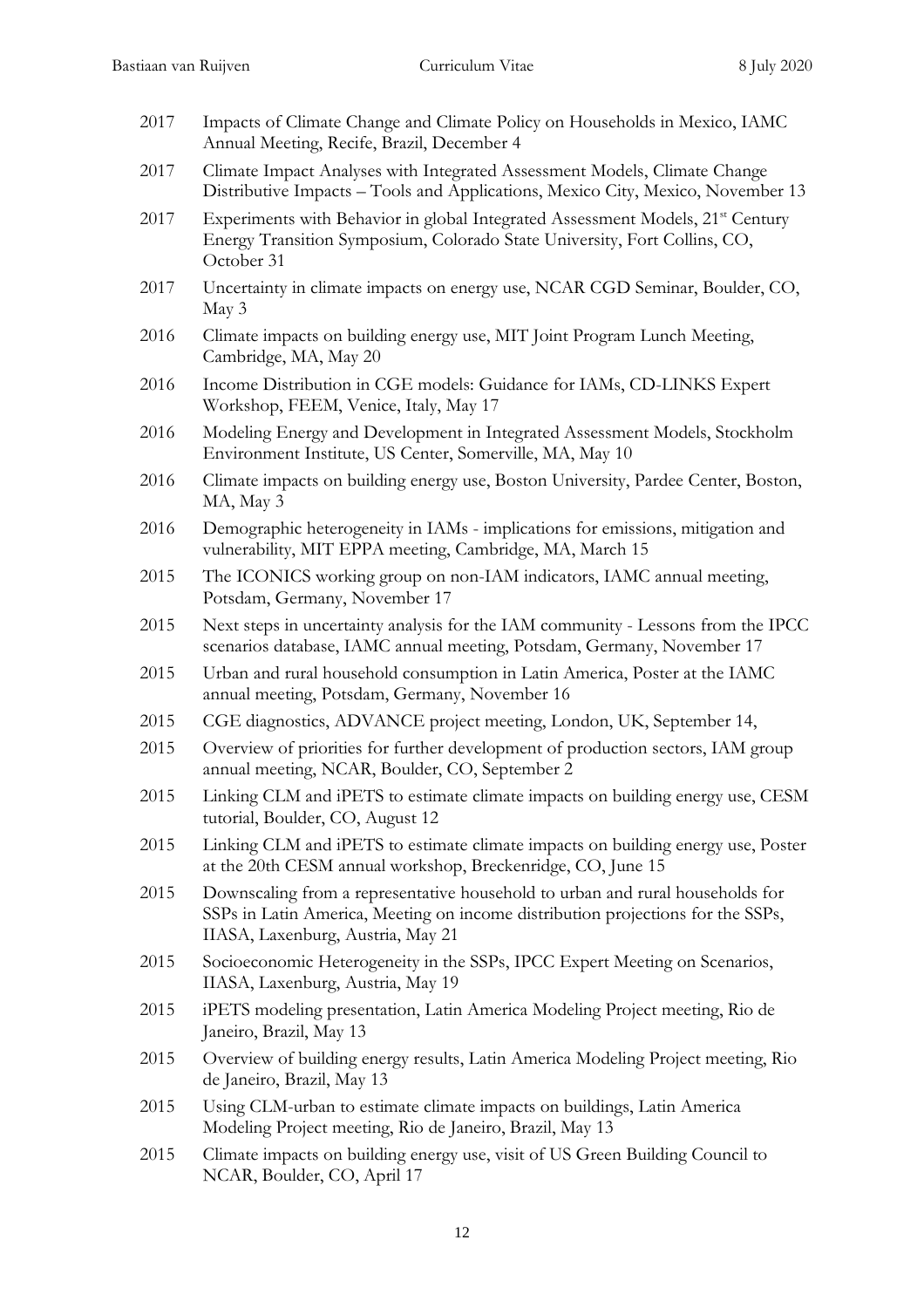- 2015 Climate impacts on building energy use, NCAR Day of Networking and Discovery, Boulder, CO, April 17
- 2015 Demographic heterogeneity in IAMs implications for emissions, mitigation and impacts, IAM seminar at Princeton University, Princeton, NJ, February 11
- 2015 Urban links between CLM and iPETS, Joint TSS-IAM meeting, Boulder, CO, February 5
- 2015 Cement demand modeling in IMAGE, ADVANCE project meeting, Utrecht, The Netherlands, January 22
- 2014 Sensitivity of greenhouse gas mitigation costs to limitations in climate policy and technology, Poster at the AGU fall meeting, San Francisco, CA, December 18
- 2014 Using the new scenario framework for analyzing future climate change impacts, Annual meeting of the Society for Risk Analysis, Denver, CO, December 8
- 2014 Downscaling results from a representative household to urban and rural households in Latin America, Annual meeting of the Integrated Assessment Modeling Consortium, College Park, MD, November 18
- 2014 The starting points: base-year assumptions and core baseline projections for Latin America, LAMP/CLIMACAP project meeting, Cuernavaca, Mexico, October 16
- 2014 Scenarios as unifying framework for sustainability research, CSU international colloquium on global environmental sustainability, Fort Collins, CO, October 7
- 2014 Comparing societal impacts and mitigation between RCP8.5 vs 4.5: A review, BRACE project all-day meeting, Boulder, CO, September 24
- 2014 Aspects of scale in Impacts Assessment, EMF Snowmass meeting, Snowmass, CO, July 24
- 2014 Comparing energy use for space heating and cooling between Integrated Assessment Models and CLM-urban, Poster at CESM annual meeting, Breckenridge, CO, June 16
- 2014 The roads ahead SSP narratives, Arctic Scenarios Meeting at IIASA, Laxenburg, Austria, May 19
- 2014 Integrated Assessment Modeling Models, Applications and Cooperation with IAV research, Seminar at United Nations University, Bonn, Germany, May 12
- 2014 Overview of LAMP baseline projection, LAMP/CLIMACAP project meeting, Bogota, Colombia, April 28
- 2014 Enhancing the relevance of SSPs for IAV research, AMS annual conference 2014, Atlanta, GA, February 4
- 2014 Household Heterogeneity in iPETS, World Bank meeting with NCAR-IAM, Washington, DC, January 29
- 2013 Shared Socioeconomic Pathways Process and Relevance for IAV research, Impacts World Conference, Potsdam, Germany, May 29
- 2013 Integrated Assessment Models Models, Applications and the Carbon Cycle, NCAR ASP colloquium, Boulder, August 14
- 2013 Overview of LAMP baseline projection, ClimaCAP/LAMP meeting, Bariloche, Argentina, October 21
- 2013 Household heterogeneity in iPETS, ClimaCAP/LAMP meeting, Bariloche, Argentina, October 22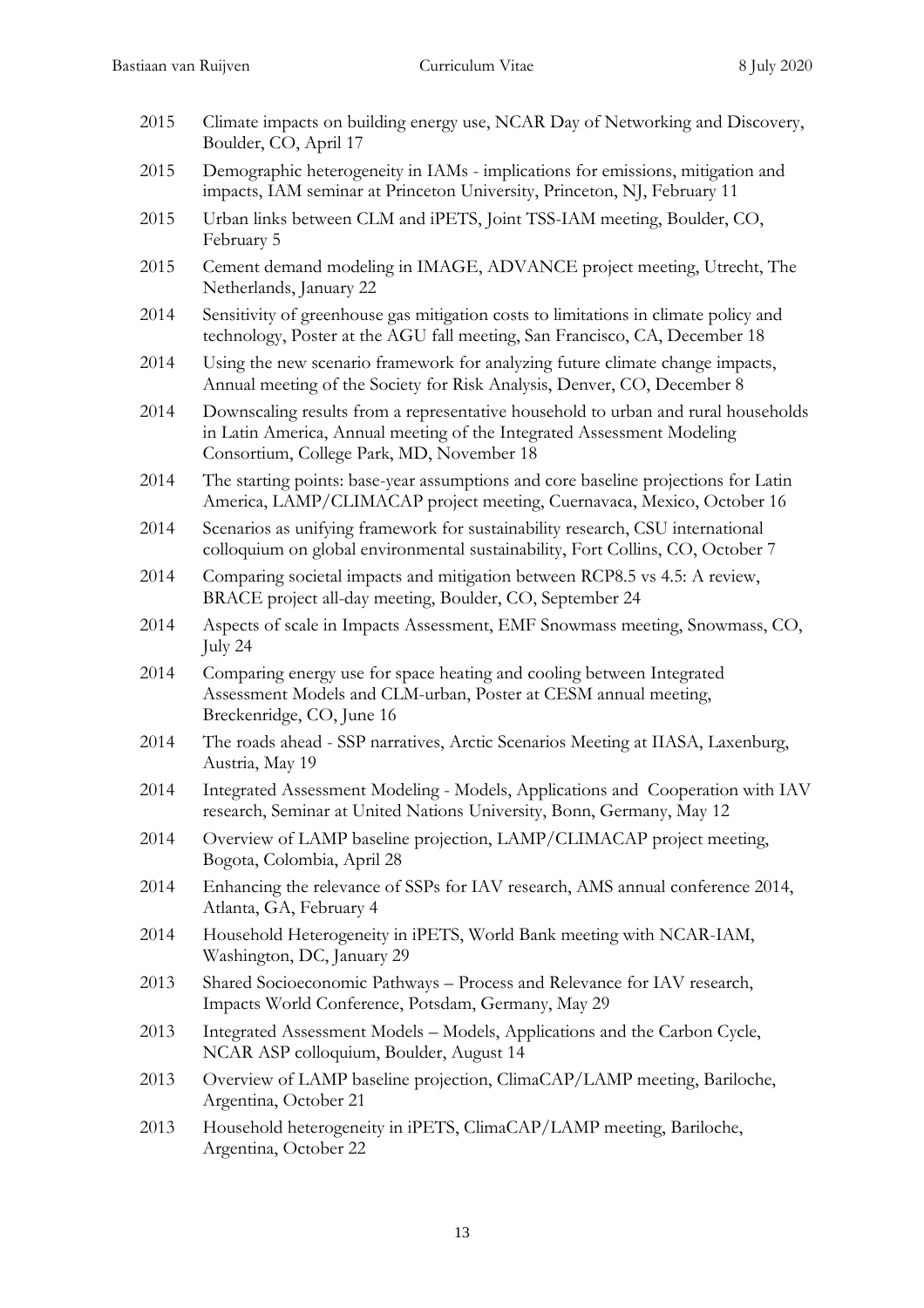- 2013 Comparing energy use for space heating and cooling across IAMs and Earth System Models, IAMC annual meeting, Tsukuba, Japan, October 27
- 2013 The new scenario process relevance for global fisheries scenarios, CLIOTOP workshop on Building 21st century scenarios for global oceanic ecosystems and fisheries Paris, France, November 25
- 2013 Integrated Assessment Modeling at NCAR, Seminar at CIRED, Paris, France, November 28
- 2013 Enhancing the relevance of SSPs for IAV research, AGU poster session, San Francisco, CA, December 12
- 2012 Introduction to the CESM Societal Dimensions Working Group for LAMP, Latin America Modeling Project Meeting, San Jose, Costa Rica, October 3
- 2012 Introduction to the SSPs for LAMP, Latin America Modeling Project Meeting, San Jose, Costa Rica, October 3
- 2012 Quantification of IAM drivers for the SSPs, GCAM/GTSP Meeting, Joint Global Change Research Institute, College Park, MD, USA, September 18
- 2012 Income Distribution in Large-Scale Models, Energy Modeling Forum Workshop on Climate Change Impacts and Integrated Assessment, Snowmass, CO, USA, July 25
- 2012 Global Development Pathways for Adaptation to Climate Change and their Role for Local Approaches, Scientific Workshop on development pathways for urban and rural coastal zones, UNU-EHS and LIPI-ICIAR, Bogor, Indonesia, July 12
- 2012 Income Distribution in CGE Model, OECD, Paris, June 13, 2012
- 2012 National Renewable Energy Laboratory (NREL) Energy in iPETS, NREL seminar, May 8
- 2012 Integrated assessment modeling at NCAR, presentation for GAO delegation visit, Feb. 8, 2012

# **TEACHING EXPERIENCE**

| 2021 | Faculty Lecture "Climate-change: theory and practice in a bird's-eye view",<br>European University Institute / Florence School of Banking and Finance,<br>Climate Risks Online Academy, 30 April – 21 May 2021                        |
|------|---------------------------------------------------------------------------------------------------------------------------------------------------------------------------------------------------------------------------------------|
| 2021 | Faculty Workshop "Working with the NGFS Scenario Explorer & the<br>IIASA database infrastructure", European University Institute / Florence<br>School of Banking and Finance, Climate Risks Online Academy, 30 April –<br>21 May 2021 |
| 2019 | Guest Lecture "Scenarios for Climate Risk", European University Institute<br>/ Florence School of Banking and Finance, Climate Change Risks Hidden<br>within Financial Institution's Balance Sheets, October 29                       |
| 2019 | Guest Lecture "Energy Perspectives and the Environment", TU Vienna,<br>MSc Program Renewable Energy Systems, March 23                                                                                                                 |
| 2019 | Remote Guest Lecture "CGE Modeling – A Peek under the Hood",<br>Utrecht University, Copernicus Institute for Sustainable Development,<br>Utrecht, The Netherlands, February 22                                                        |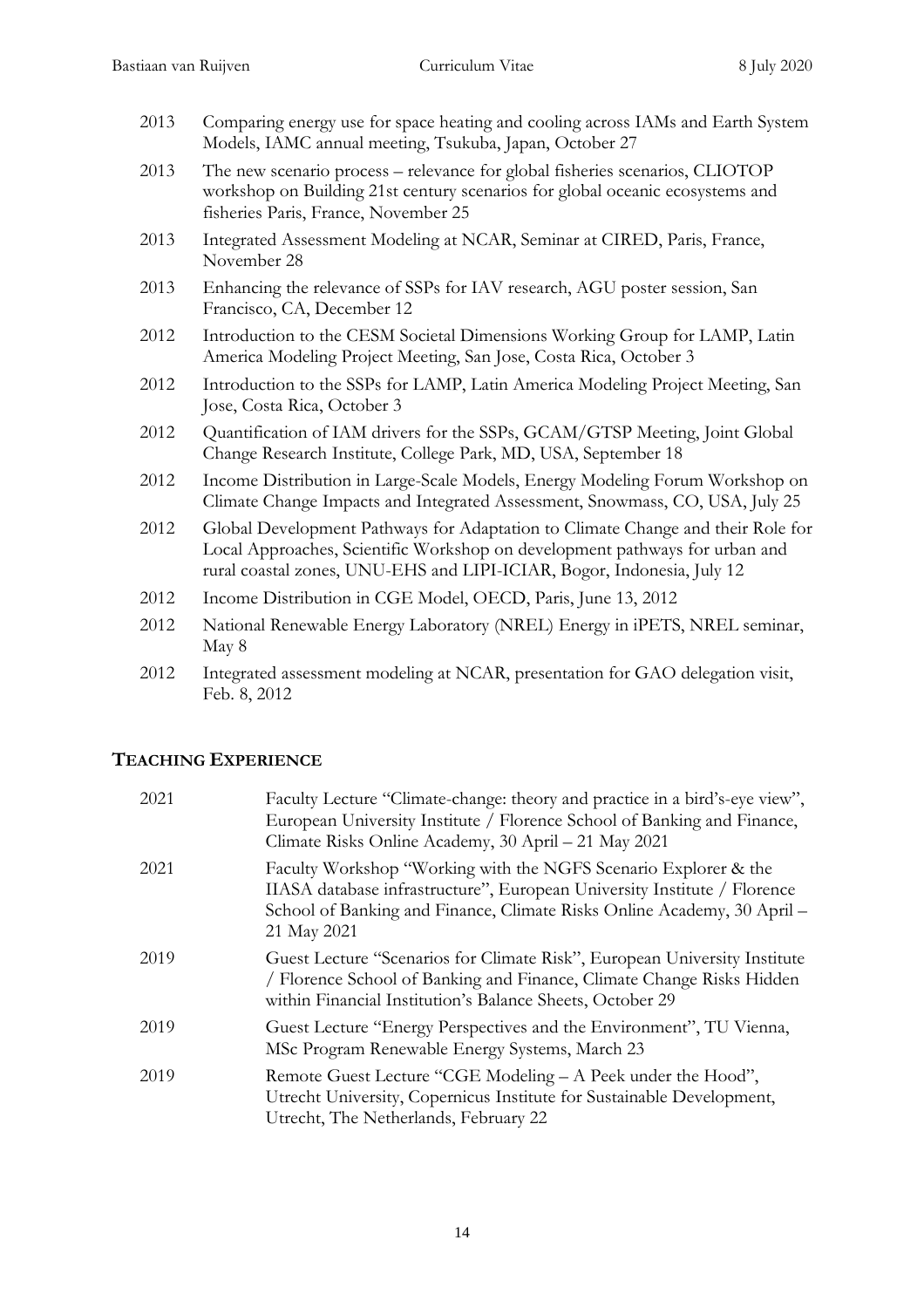| Guest teacher at the 2nd CIRED Summer School in Economic modelling<br>of Environment, Energy and Climate on "The role of demand and lifestyles<br>in low carbon pathways". Paris, July 2-6                                                  |
|---------------------------------------------------------------------------------------------------------------------------------------------------------------------------------------------------------------------------------------------|
| Remote Guest Lecture "CGE Modeling - A Peek under the Hood",<br>Utrecht University, Copernicus Institute for Sustainable Development,<br>Utrecht, The Netherlands, March 2                                                                  |
| Electronic Guest Lecture "The Climate Challenge – Developing countries:<br>Energy development, GHG emissions and their role in abatement efforts"<br>in course Global Energy Economics, Chalmers University, Gothenburg,<br>Sweden, October |
| Guest Lecture "Linking economic history and future energy projections" at<br>Lund University, School of Economics and Management, Lund, Sweden,<br>December 7                                                                               |
| Energy Modeling and Economics, Utrecht University, MSc Energy Science                                                                                                                                                                       |
| Global Change and Sustainability, Utrecht University, MSc Energy Science                                                                                                                                                                    |
| Sustainable Development - An Integrated Systems Approach, Utrecht<br>University, MSc Sustainable Development                                                                                                                                |
|                                                                                                                                                                                                                                             |

# **SUPERVISED STUDENTS**

| 2016 | Hiroshi Nasu (Undergraduate), Boston University                                                                                             |
|------|---------------------------------------------------------------------------------------------------------------------------------------------|
| 2011 | Willem Boskaljon (MSc), "Modeling the steel and cement industry - A<br>bottom-up addition to the TIMER model", Utrecht University           |
| 2010 | Vassilis Daioglou (MSc), "Residential Energy Use Scenarios", Utrecht<br>University                                                          |
| 2009 | Jules Schers (MSc), "Modelling Rural Electrification for Developing<br>Countries: Benefits, Drivers and Investments", Utrecht University    |
| 2009 | Chris Roorda (MSc), "The SUSCLIME model: Exploring adjustment of<br>behaviour to climate change and resource depletion", Utrecht University |
| 2008 | Li Shen (MSc), "2030: Energy Demand Scenarios and Biomass CHP<br>options for Rural Households in Beijing", Utrecht University               |
|      |                                                                                                                                             |

# **INTERNATIONAL SCIENTIFIC ASSESSMENT BODIES**

| 2015 | Invited speaker, IPCC Expert Meeting on Scenarios, Laxenburg, Austria,<br>May 18-20                     |
|------|---------------------------------------------------------------------------------------------------------|
| 2012 | Lead Author, Energy Pathways for Sustainable Development, Chapter 17,<br>Global Energy Assessment, 2012 |
| 2010 | Invited speaker, IPCC Expert Meeting on Renewable Energy Modeling,<br>Oxford, UK, March 1               |
| 2009 | Invited speaker, IPCC Expert Meeting on Renewable Energy Modeling,<br>Oslo, Norway, August 31           |
| 2007 | Lead Author, The Future Today, Chapter 9, Global Environment Outlook<br>4 – Environment for Development |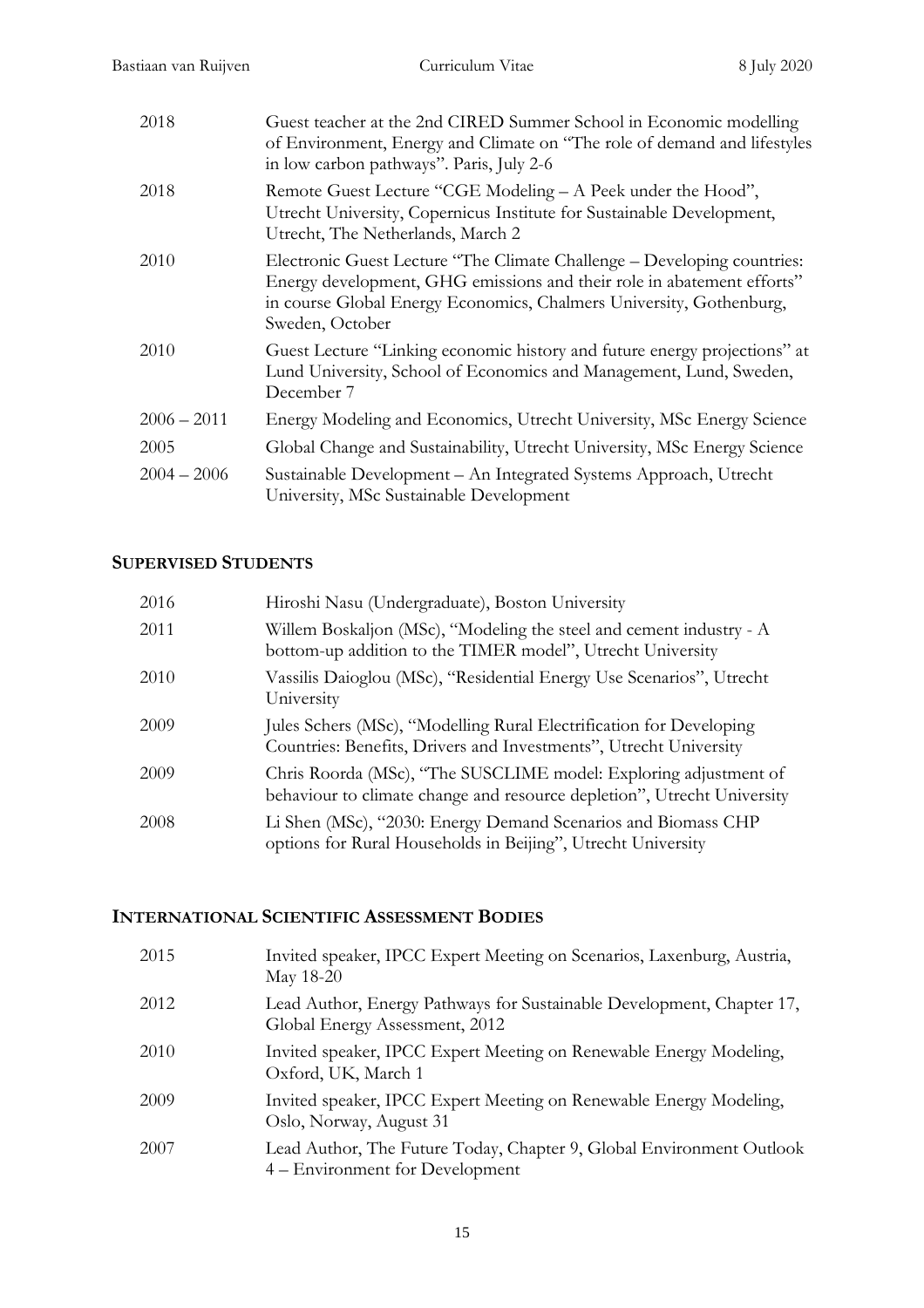# **REVIEW ACTIVITIES**

### **Reviewing for Journals**

Applied Energy, Climate Policy, Climatic Change, Climate Change Economics, Climate and Development, Ecological Economics, Energy Economics, Energy Policy, Environmental Research Letters, Environmental Science and Policy, Environmental and Resource Economics, Environmental Science & Technology, GCB Bioenergy, International Journal of Environmental Research and Public Health, Journal of Cleaner Production, Natural Resources Forum, Nature Climate Change, Nature Energy, Nature Sustainability, Nature Communications, PLOS ONE, Sustainability, Science, Technological Forecasting & Social Change, WIREs Energy, World Development

#### **Reviews of Grant Proposals**

Swiss National Science Foundation, Nazarbayev University Research Council in Astana (Kazakhstan), Oak Ridge Associated Universities

#### **Reviews of Models**

2017 Member of the review panel for the ENERGY 2020 North-American energy system model of Environment and Climate Change Canada (ECCC).

# **INSTITUTIONAL SERVICE**

| $2002 - 2003$ | Member education committee Environmental Sciences, Utrecht University,<br>Utrecht, The Netherlands        |
|---------------|-----------------------------------------------------------------------------------------------------------|
| $2001 - 2003$ | Member introduction committee Environmental Sciences, Utrecht<br>University, Utrecht, The Netherlands     |
| 1998 – 1999   | Secretary education committee music in education, Utrecht School of the<br>Arts, Utrecht, The Netherlands |

# **MEDIA COVERAGE**

Quoted in "The Blood-Dimmed Tide - Climate change is poised to alter the face of global conflict.", The New Republic, September 16, 2019. [link](https://newrepublic.com/article/154953/climate-change-future-global-conflict-nationalism)

Quoted in "Climate Change just got a Little Less Terrible", Bloomberg, February 9, 2018. [link](https://www.bloomberg.com/news/articles/2018-02-09/climate-change-just-got-a-little-less-terrible)

Interview about "IAMs and emission scenarios" on The Energy Transition Show with Chris Nelder, September 6, 2017. [link](https://xenetwork.org/ets/episodes/episode-51-climate-science-part-6-emissions-scenarios/)